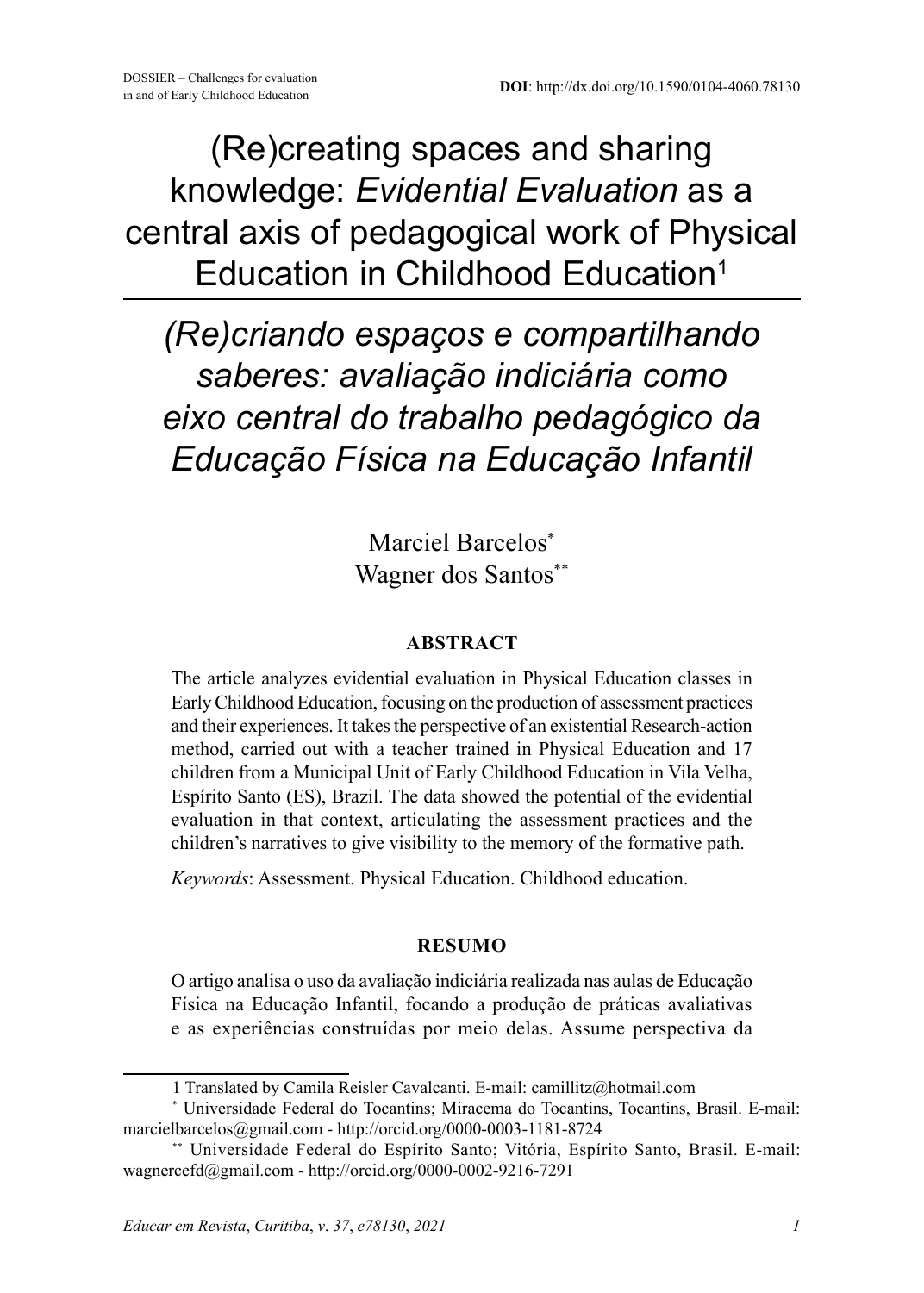pesquisa-ação existencial realizada com um professor formado em Educação Física e 17 crianças de uma Unidade Municipal de Educação Infantil de Vila Velha, Espírito Santo (ES). Os dados evidenciaram as potencialidades da avaliação indiciária naquele contexto, articulando as práticas avaliativas e as narrativas infantis com o intuito de dar visibilidade à memória do percurso formativo.

*Palavras-chave*: Avaliação. Educação Física. Educação Infantil.

### **Introduction**

The purpose of this article is to analyze the use of *evidential evaluation*<sup>2</sup> (SANTOS, 2005; VIEIRA, 2018) carried out in Physical Education classes in Early Childhood Education, focusing on how the learning was constructed by the teacher and the children, highlighting the meanings attributed to the path formative.

From a conceptual point of view, evidence evaluation is a political act that presents itself as part of the knowledge weaving process. It bases on prospection and heterogeneity without previously defined closed models, with is no concern to label or classify, but rather to identify the "known," the "unknown," and the "not-yet-known" in development. Therefore, the evaluator's task is permanent in interpreting signs, evidence from which judgments and decision-making manifest. By investigating, the teacher refines their senses and exercises/develops different knowledge to act according to the needs of those involved, individually and collectively (SANTOS, 2005, 2008; VIEIRA, 2018).

Thus, understanding the evidence produced in/by the teaching-learning process is essential to yielding an evaluative practice beyond error and success, considering the children's repertoires as clues and signs of their learning. The evidential evaluation (SANTOS, 2005), in this case, acts in the action-reflectionaction of the pedagogical processes, enabling conscious judgment about *what is done*, *what is learned*, and *what is done with what is learned*, enhancing analysis of formative processes.

This investigation and search for evidence of learning through evaluation practices intertwine those who evaluate and those assessed in a dialogical relationship, simultaneously constituting and being constituted. The challenge posed to children to construct meaning and knowledge anchored in their daily

<sup>2</sup> Santos (2015) employs the term "Evaluation as an Indexical Practice" to which we agree. Nevertheless, for text fluidity in English, the translator chose "Evidential Evaluation" (VIEIRA, 2018).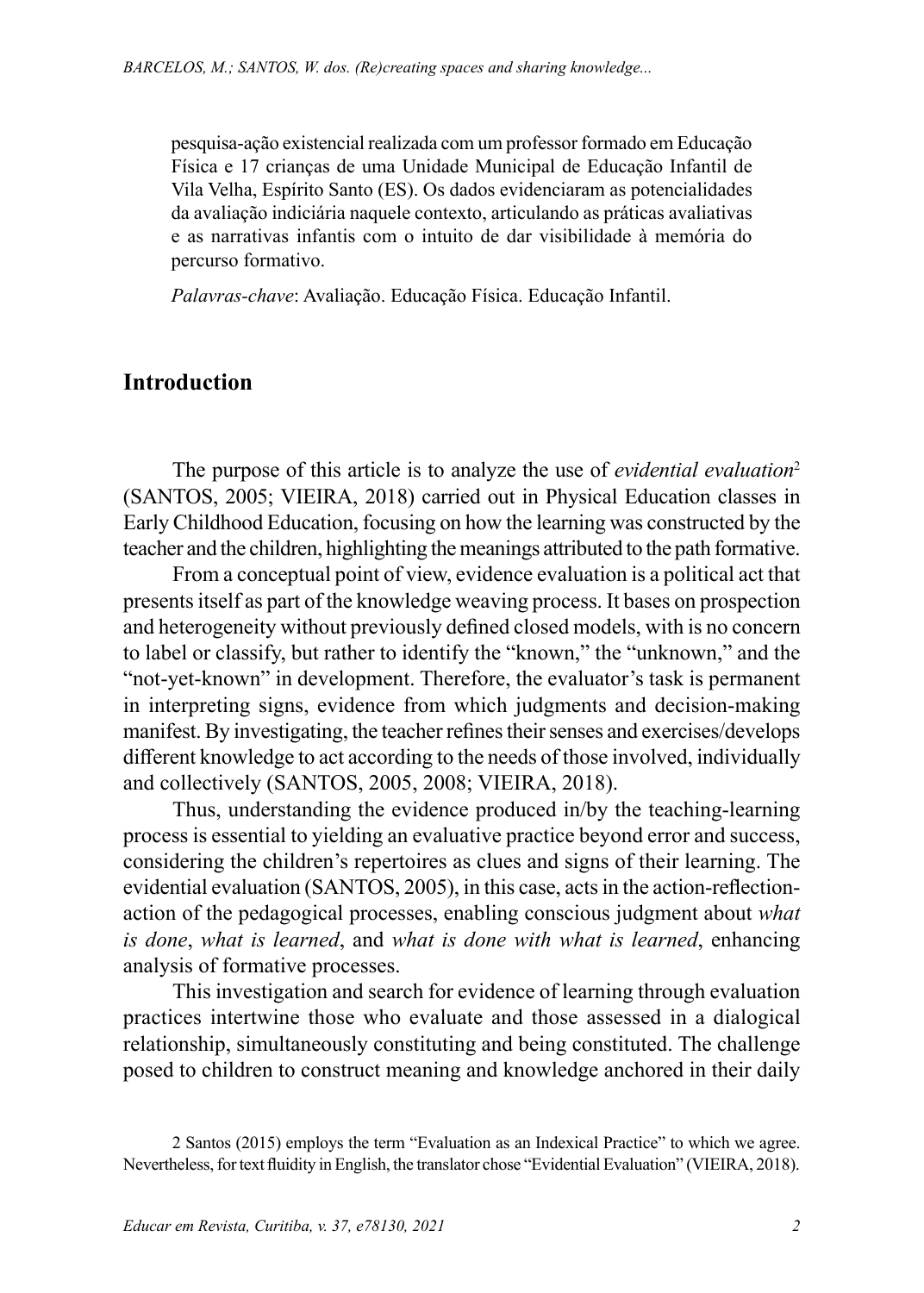lives marks the mediation between what is taught and what is learned. With this, they shift from a consumer of content to producers of knowledge, protagonists of their formative paths, and simultaneously share assessment practices with the teacher. Furthermore, this article provides continuity for a 15-year collective effort to enhance the studies on evidential evaluation through research that takes everyday school life as the locus of its production (SANTOS, 2005; SANTOS *et al*., 2014, 2016, 2019a; 2019b; VIEIRA, 2018; LANO, 2019; VIEIRA; FERREIRA NETO; SANTOS, 2020). The concern is to go beyond the types of research characterized as problem diagnostic, providing concrete possibilities for evaluation in primary education.

The need to develop the theory of evidence evaluation and the gap in research on the evaluation practices of Physical Education teachers in Early Childhood Education justify this study as evidenced by Alves (2011), López-Pastor *et al*. (2013), Glap, Brandelisse, and Rosso (2014), Santos *et al*. (2018) and Vieira (2018), when mapping production in journals, theses, and dissertations. Vieira, Ferreira Neto, and Santos (2020) highlight that, although scholars have dedicated studies on assessment for learning to analyze daily school life in the past 20 years, there is still a lack of investigations that provide teachers with different ways to produce assessment practices in child education.

Intending to contribute to this debate and expand studies on the evaluation of Physical Education in Early Childhood Education, we proposed using (CERTEAU, 1994) *evidential evaluation*. For this, the following questions guided us: is it possible to produce evaluative practices that show the meanings attributed by children to their learning? Is it possible to accept narratives as a possibility of an evaluative tool in childhood education? How to understand children's learning from the imagery records produced in everyday school life?

# **Methodology**

The methodological production of this article is within the complexity of everyday school life (ALVES, 2003), especially in Early Childhood Education, which assumes a logic of schooling that differs from the subsequent stages, constituting formative spaces that dialogue with the children's integral education (BARROS, 2009; MOTTA, 2013; DIAS, CAMPOS, 2015). In this sense, going to the field was not regarded as a self-contained action of data collection. Instead, it's considered an (inter)action of production, in which children and teachers (re)create and attribute context meaning at every moment.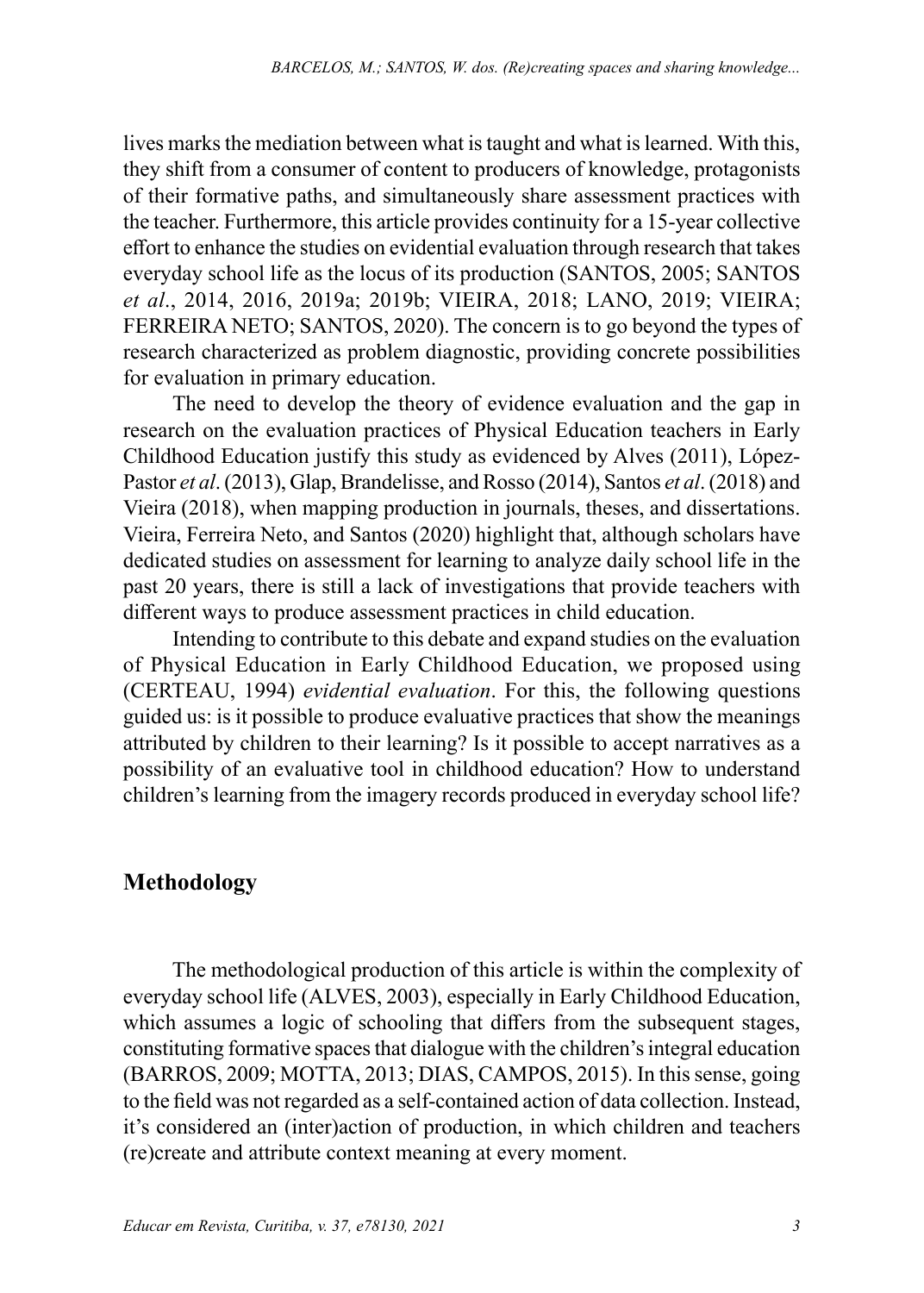Thus, the scientific method used to produce an evidential evaluation (SANTOS, 2005, 2008; VIEIRA, 2018) in Early Childhood Education permeated the collaborative action between practitioners involved in this research. Imbued with this intention, we assume existential Research-action (BARBIER, 2002) as a scientific method.

Barbier (2002) highlights that the method allows: a) to detach from methodological instruments that frame the researched reality; b) propose a reflection-action that enables a transformation of the daily life, and c) promote a reflection on the activity produced and how it can be (re)created.

Thus, existential Research-action "[...] resides in a change in the subject's attitude (individual or group) to the reality that ultimately imposes itself (reality principle)" (BARBIER, 2002, p. 71, our translation). From this perspective, we approach the school context to understand the rationales existing in that place. Based on the productive consumption of practices, we stress the schooling process based on the evidential evaluation.

We conducted the study at the Municipal Primary Education Unit, located in Vila Velha, Espírito Santo (ES), from February 3 to December 21, 2017, every Tuesday and Friday during that school year, from 7 am to 11 am. Group 4 comprised seventeen children (eleven boys and six girls aged four to four years,  $11$  months, and  $29$  days)<sup>3</sup>.

At first, we identified both the specificity of the assessment carried out by the institution's educators and the reasons that lead them to assess in Early Childhood Education, as well as the characteristics of the teaching work:

- fragmented conception of the curriculum by teachers trained in Pedagogy and Physical Education and its mobilization in daily school life.
- disarticulation of individual projects from the institutional project.
- understanding of evaluation anchored in the quantitative paradigm.
- predominance of "observation" as an evaluative practice, focusing on behavior at the expense of learning.
- learning rights worked on an itinerant basis.

Teacher Lucas<sup>4</sup>, who received his degree in Physical Education from Faculdades Integradas Espírito-santense (Faesa) in 2013, collaborated with our study. As we experienced the daily routine of the teacher's interventions, we began to analyze the *clues* (GINZBURG, 1989) left behind. For Lucas, Physical

<sup>3</sup> Each child was assigned a code in the data analysis.

<sup>4</sup> Taking into account the ethical precepts, we chose to use fictitious names for the teacher and the children who participated in this research.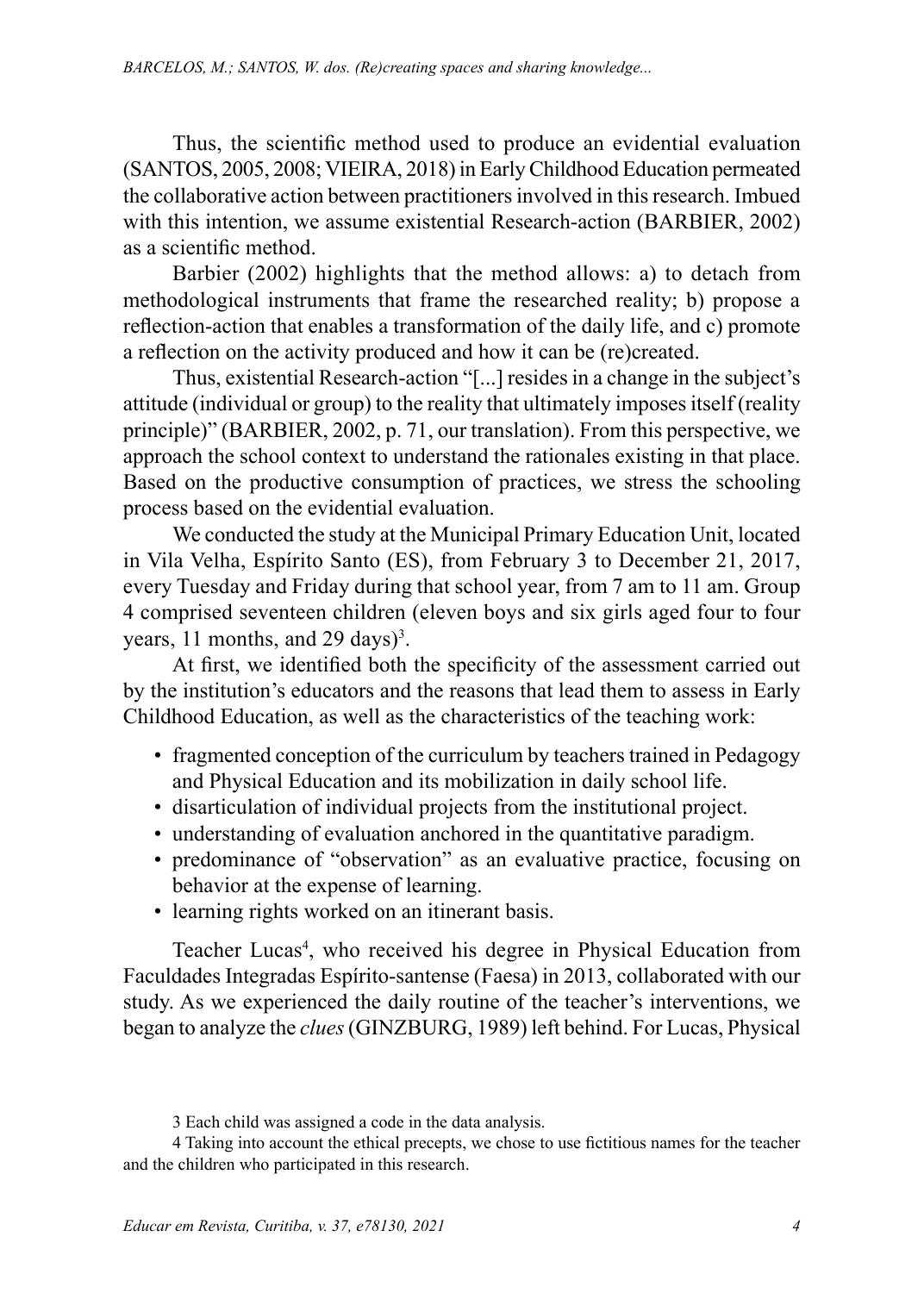Education in early childhood enhances motor development, a concept associated with his formative trajectory as a gymnastics coach.

On August 10, 2017, we met with teacher Lucas to discuss his pedagogical project. At this meeting, we collectively decided to modify both the project and the logic of the work, approaching the perspective of evidential evaluation. Table 1 presents the modifications.

| <b>HOW IT USED TO BE</b>                                                |                                                                         |                                                      |  |  |
|-------------------------------------------------------------------------|-------------------------------------------------------------------------|------------------------------------------------------|--|--|
| Monday                                                                  | Wednesdav                                                               | Friday                                               |  |  |
| Motor-skill circuit/experience<br>activities                            | Motor-skill circuit/experience<br>activities                            | Free class or toy day                                |  |  |
| <b>AFTER MODIFICATIONS</b>                                              |                                                                         |                                                      |  |  |
| Physical activities consisted<br>of games, jamborees, and<br>adventures | Physical activities consisted<br>of games, jamborees, and<br>adventures | Register and explanation of<br>learnings of the week |  |  |

| TABLE 1 – METHODOLOGICAL ORGANIZATION OF WEEK CLASSES |  |  |
|-------------------------------------------------------|--|--|
|-------------------------------------------------------|--|--|

SOURCE: Elaborated by the authors.

In line with the changes made in the project and the organization of their classes, the teacher felt the need to expand actions to fortnightly meetings to discuss the practices and content developed with the children, especially on the production of evaluation records. We realized that it would be necessary to understand existential Research-action (BARBIER, 2002) as a collaborative action, as the problem does not present itself a priori but emerges from the needs demanded by the research participants. Thus, we started to plan the workweek, the imagery records produced, and the children's narratives.

Our sources are composed of **image narratives** by Lucas and the children (drawings, photos, and videos). Through them, we sought the meanings attributed to learning from the perspective of *what they did with what they learned* (SANTOS *et al*., 2014, 2016, 2019a, 2019b; VIEIRA, 2018), using the children's records with oral narratives to recreate the context of learning and show its *consumption* and *appropriations* (CERTEAU, 1994). For Certeau (1994), everyday life is a place marked by the practices of those who compose it. By having contact with these practices, people appropriate them, making different consumptions that are re-signified into practices to meet their demands.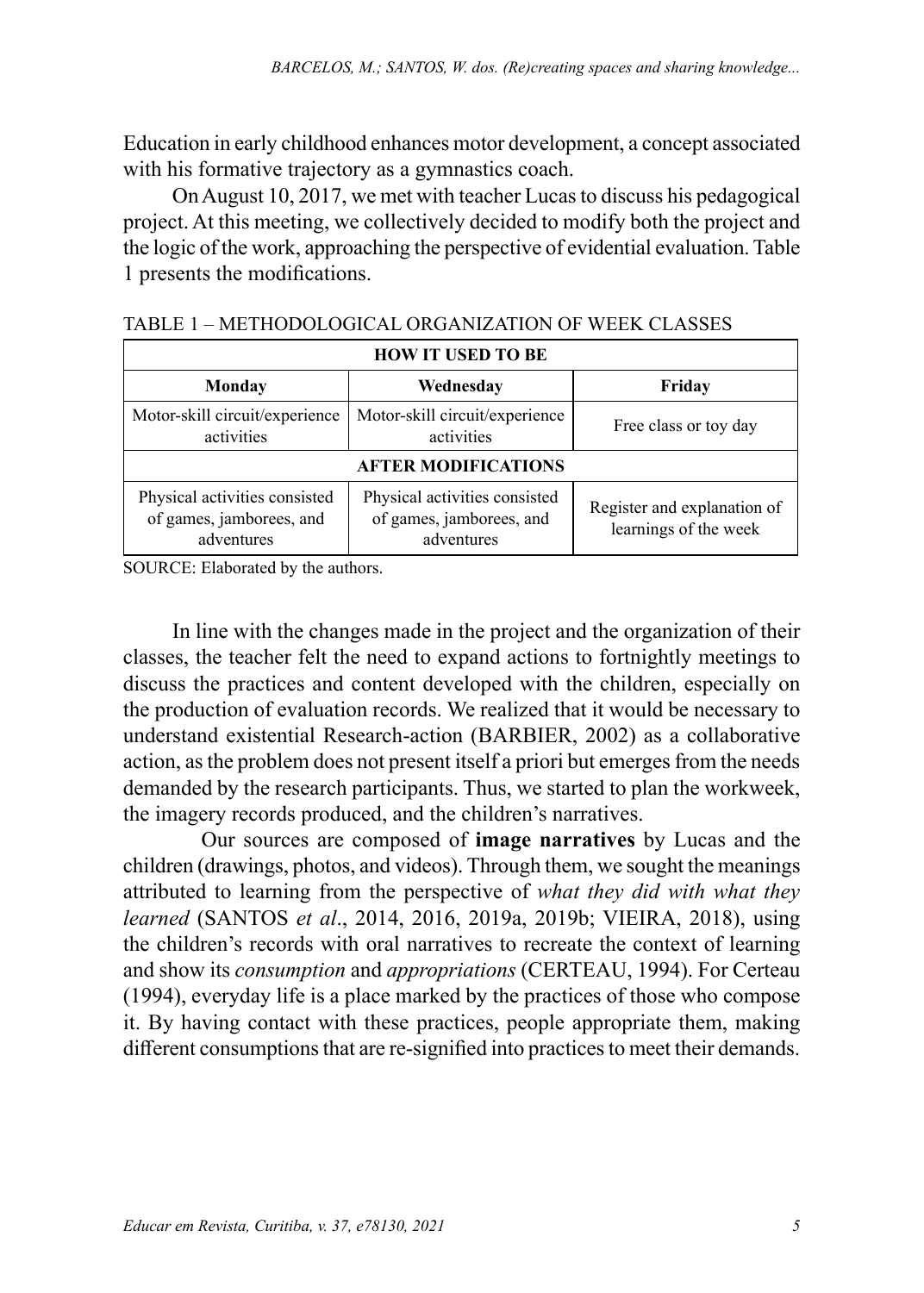The **oral narratives** recorded in a **field diary** were produced both by the gym teacher and by the children during classes at other times in the daily life of the Early Childhood Education institution<sup>5</sup>. These narratives contributed to advancing in decision-making on how to reorient the development of the intervention project and other methodological actions in an action-reflectionaction process. We also used the descriptions present in the field diary to promote another look at the analyzed action.

We discuss our data in three topics that address different assessment practices. The first focuses on the use of *emojis*, the second focuses on drawing, produces. The instructure of the tase of emography, the second recurse of diatoming, and the third emphasizes building a collaborative portfolio between the teacher and the children.

# Evidential evaluation and the production of evaluation practices in Early Childhood Education: exploring modal language

As we inserted ourselves in Lucas's teaching and learning process, we began to *appropriate* the meanings created and recreated by the children in their began to *appropriate* the meanings created and recreated by the children in their<br>interactions with peers and for Corsaro (2011), peer interactions are ways in which children share their cultural production through play. In this movement, they understand the social reality in which they are immersed. In turn, they begin to internalize and contribute to the change of cultures surrounding them, including the practitioners of daily school life, always marked by playfulness and make-believe, thus creating ways of living that unique space.

We performed a *positive reading* (CHARLOT, 2000) of that movement. We decided to work with modal language<sup>6</sup> to make sense of children's expressions, feelings, desires, difficulties, and dissatisfactions in Physical Education classes. In this way, we created a space for self-evaluation based on what was very close to them, the *emojis*. Immersed in the *evidential logic* (SANTOS, 2005), the teacher built *emojis* with the children with  $\bigodot$  sad,  $\bigodot$  happy, and  $\bigodot$  indifferent faces to share their experience impressions with the teacher and friends. It is important to that I am experience impressions with the cattler and memory to the important

<sup>5</sup> The oral narratives were produced during classes, at mealtime, in chats in the school corridors and in weekly and biweekly planning.

<sup>6</sup> Modal language is a form of expression used by people in a given period. It is multifactorial and has no historical basis, as it is developed in everyday life and is based on the actions of the people who make up this space, through the use of what is "en vogue" (PAIVA, 2016).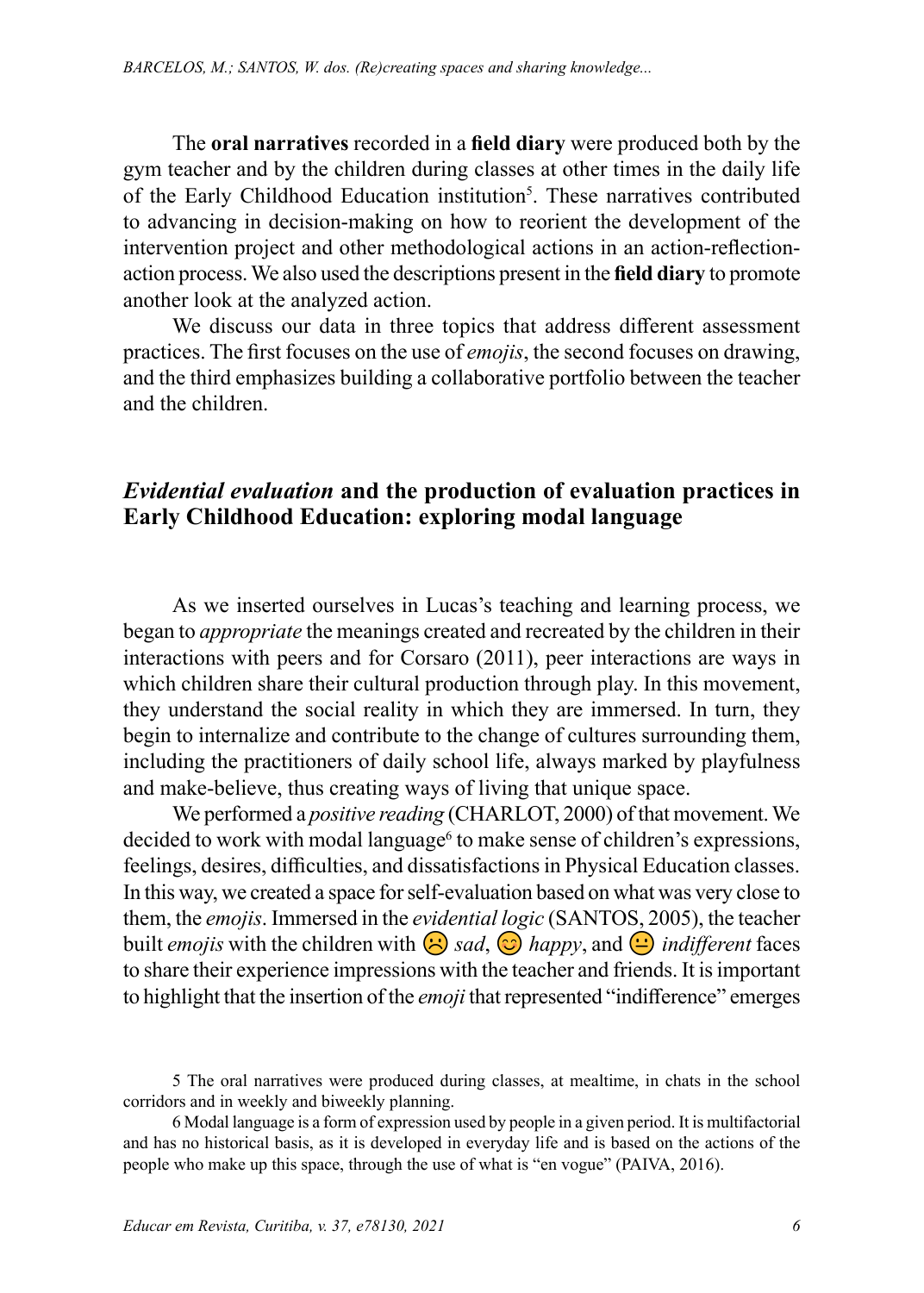from the need to analyze the "spaces-in-between" of learning, a frontier space where "knowing" and "not knowing" are found (SANTOS, 2005). This required an investigative practice from the teacher (ESTEBAN, 2001), questioning what goes on in daily life, cunningly sifting through the evidence provided by the children as they practice the school spaces, in our case, in Physical Education classes.

Employing *emojis* as an evidential evaluative practice placed us in a complex field. In this sense, the appropriation of technological equipment and different media into the educational context as an assessment tool of teaching and learning unavoidably construes new relationships with the world (CHARLOT, 2000), especially with the children's families.

Charlot (2000, p. 69, our translation) highlights that "[...] there is, in fact, a self [...] immersed in a given situation, a Self that is a body, perceptions, systems of acts in a correlated world of our own acts". By appropriating this self, which is involved in the relationships shared with children, we proposed to delve into the ways of living childhood.

Figure 1 below shows the construction of the *emojis* with the children in one of the moments they assessed their experiences in the Physical Education class.



### FIGURE 1 – PRODUCTION OF *EMOJIS*

SOURCE: Elaborated by the authors.

As the children completed their *emojis*, they narrated their achievements, sometimes asking for an assessment from the teacher, sometimes showing their learning; Carlos is concerned with the aesthetic dimension: "*Teacher*, *look at mine! It's beautiful*, *right?*"; Luiza highlights the smile drawn on her *emoji*: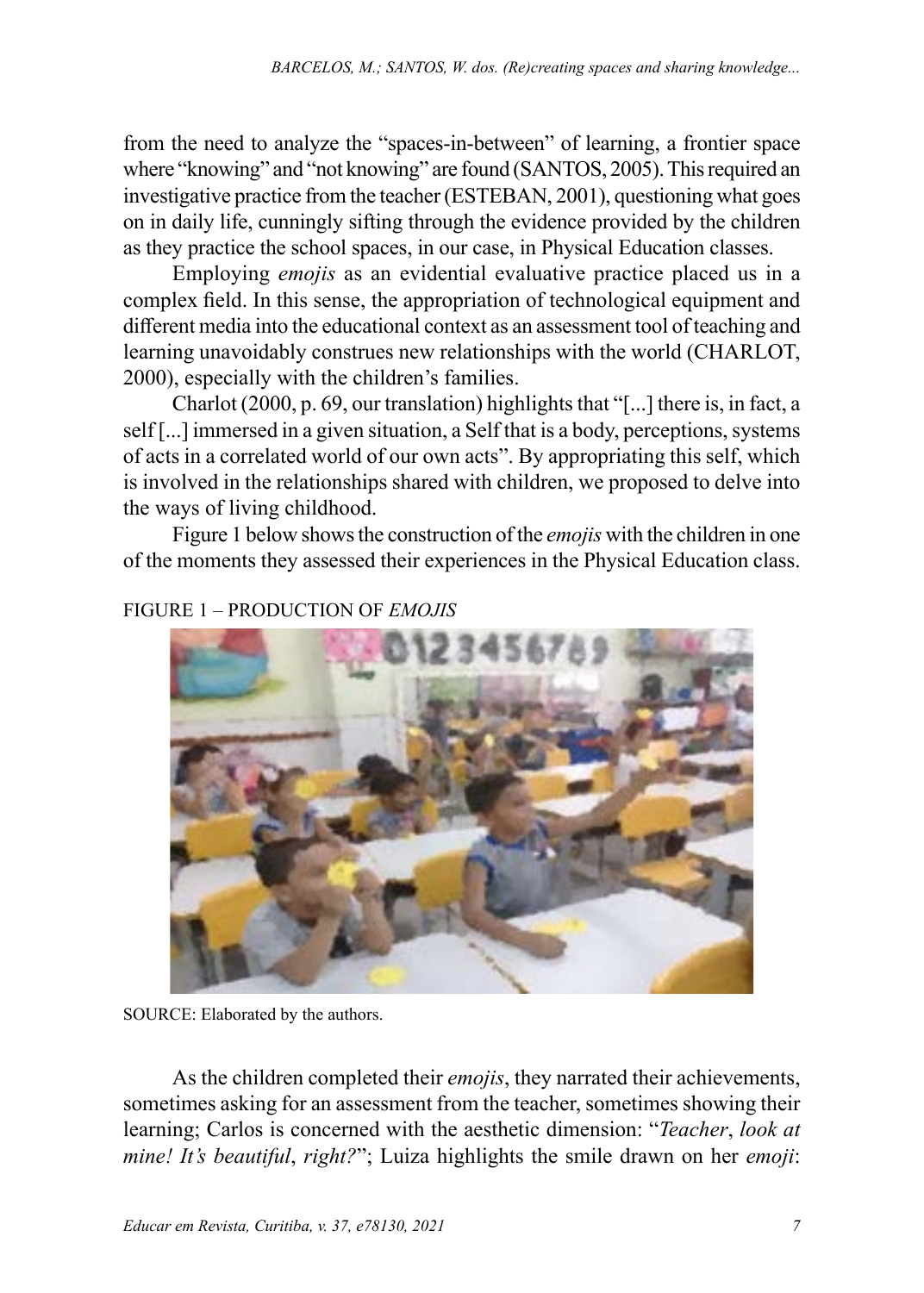"*Here's mine*, *it's happy*"; Augusto presents his way of performing the task: "*I managed to do it*, *I did it like this*"; João asks for help with the completion of his *emoji*: "*Teacher Lucas*, *can you help me cut*?".

The narratives show different moments in the construction process of *emojis*, highlighting: the aesthetic dimension and the value judgment on their production; the design and its meanings; success in the task while signaling their learning; the need for help to complete the activity based on the understanding that it is only possible to finish, at that moment, in the relationship with the other (CHARLOT, 2000).

Santos *et al*. (2019a) highlight that the children's intentions, when narrating their experiences, especially the evaluative ones, are not restricted to mere description. They produce effects and expand the possibilities of understanding their experiences, constituting a learning memory.

To narrate their learning means turning it into clues (GINZBURG, 1989), allowing projections that favor understanding knowledge, assembling, and (re) assembling what happened. Moreover, searching and researching the event produces practices that enhance the relationships with learning, especially those inscribed in the body.

We agree with Nunes and Corsino (2020) when they emphasize that the richness of pedagogical work in Early Childhood Education is due to the quality of interactions, which allows the production of different meanings of experiences in space. When using *emojis* as an evidential evaluative practice, children can qualify the exchanges and dialogues. This process promotes a conscious assessment of what they have learned.

At the same time, *emojis* as an evaluative strategy also served as a selfassessment process, as they enabled the children to analyze their formative path. From the conceptual typologies of the assessment point of view (CASANOVA, 1997), we observe the use of *emojis* as a practice that transits between kinds of agents. The first is hetero assessment (centrality on the one who proposes assessment, in this case, the teacher), and the second is self-assessment (centrality on the evaluated subject, in this case, the children).

In addition, the use of *emojis* to mediate children's interactions with the teacher continued into the 2017 school year, after he used a storytelling game to work *parkour* moves. We recorded the following narratives.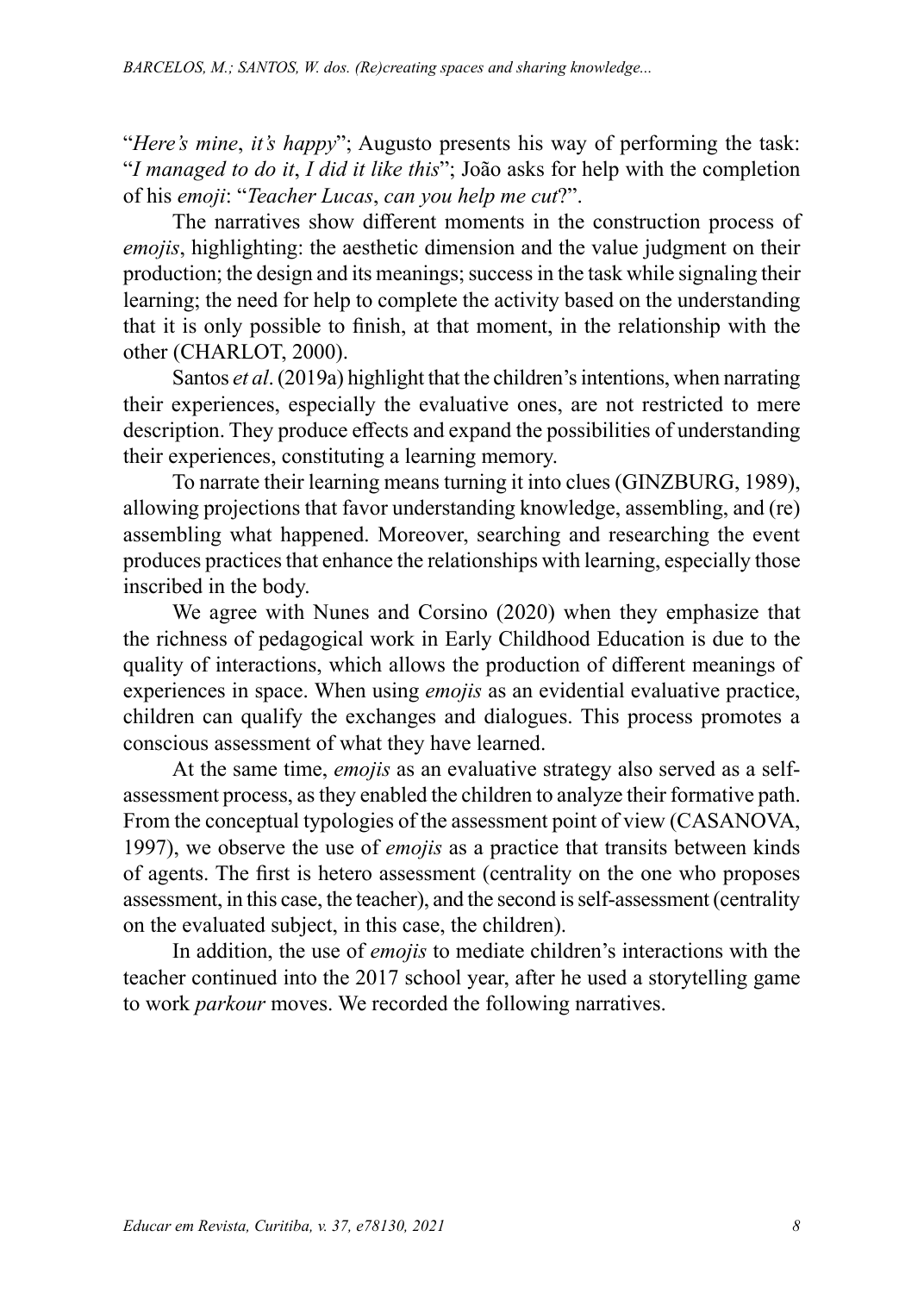#### FIGURE 2 – *PARKOUR* CLASS



**John**: *I learned how to jump*. **Lucas**: *But didn't you already know how to do that?* **John**: *Yes*, *I did*. **Lucas**: *So*, *what was different?* **John**: *Today I did it like this* [rolling sign with his hands] *just like parkour*.

SOURCE: Elaborated by the authors.

The use of *emojis* allowed the teacher to locate and listen to the children about their learning process, mediating the physically appropriated knowledge and carrying out a movement towards his and the children's reflection about their progress. The narrative presented in Figure 2 highlights João relating the experience to the object of teaching, parkour.

More than helping children to take the reins of their formative path, by carrying out this dialogic movement (FREIRE, 2001), the teacher operates with different practices regarding the child's previous knowledge and their ways of using it in their educational path. Through this, they resignify their actions, give meaning to the place and form they understand, and intervene in their daily lives, contributing to the formation of autonomy and reality itself.

Later, teacher Lucas highlighted that listening to the narratives allowed him to reflect on his actions and on what the children learn:

> *It is good that they* [children] *say everything*. *They tell me what they liked*, *what they wanted to do*. *Then I get these insights* [information] *from them*, *and I'll quickly think about the next classes*, *impressive! I always see something new* (Teacher Lucas).

Conscious decision-making is one of the characteristics of evidential evaluation (SANTOS, 2005; VIEIRA, 2018). The clues left by the children in their formative path guide their performance qualification, understanding of the learning appropriated and (re)created by the children in their interactions.

In this dialogic movement, the children returned to the experienced moments, identifying the differences between what they were already doing (*zone of actual development*) and indicating the new learning through different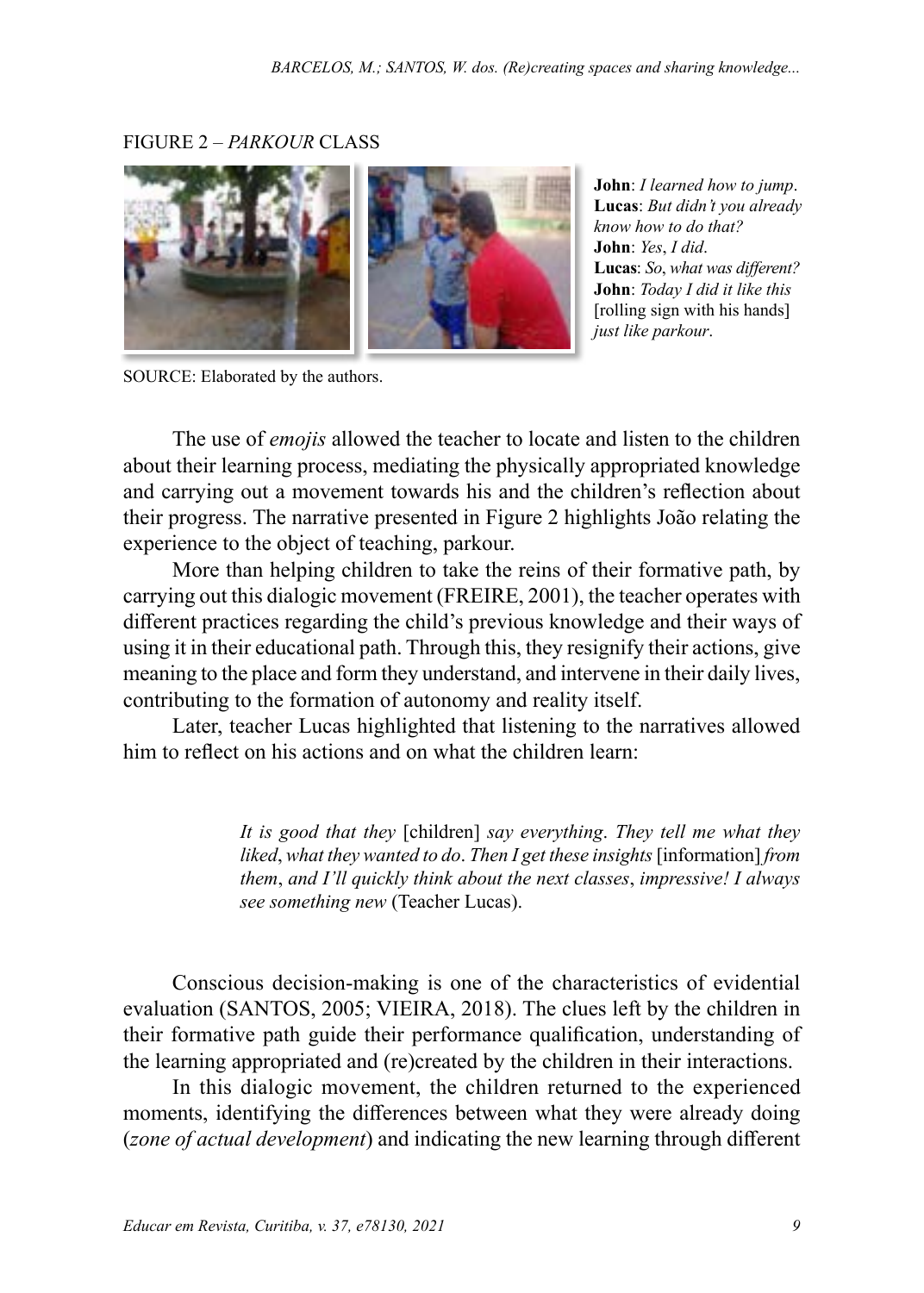narratives, including from the point of view of *objectification-denomination* (CHARLOT, 2000), translating their knowledge into utterance through gesture. In objectification-denomination, learning is appropriated in relation to the object, which is given visibility through discourse (enunciation). Charlot (2000) states that the epistemic relationship of this knowledge permeates the actions that *Formation is a particular constructed to achieve that learning or the relationship that the* were objectively constructed to achieve that learning or the relationship that the *forma*, criamos establishes with learning, through emotions and perceptions. Realizamos uma *leitura positiva* (CHARLOT, 2000) daquele movimento e decidimos

*ex* establishes with tearning, unough emotions and perceptions.<br>It is essential to clarify that we also recorded other children's movements from the use of *emojis*. Luiza used the  $\bigodot$  and highlighted: "Today I did somersaults, it's difficult!"; Maria, who used the  $\bigcirc$ , narrated: "I did it." At that time, only Nicole used the  $\bigotimes$ , emphasizing what she couldn't do: "I didn't roll".

The children's narratives show the different meanings attributed to their learning through the use of *emojis*. This serves as an *indicative practice* of what they do with what the teacher offers in Physical Education classes. At the same time, the narrated constructions highlight the relationship they establish with the set of the fronteira em que set of the fronteiral in the fronteiral in the set of the fronteiral in the set of the fronteiral in the set o the teaching content. necessity do white what the cearter offers in 1 hystear Education classes. At the same<br>between the narrated constructions highlight the relationship they establish with encontra o "saber" e o "não saber" (SANTOS, 2005). Isso demandou do professor uma prática  $\sum_{i=1}^{\infty}$ 

Teacher Lucas' narrative, when reflecting on this movement, reminds us that listening to children, considering their narratives as learning clues, changed their way of relating to what they produce in the daily activities of Early Childhood Education: **Example 2018** 

[...] that day, I saw that he did some things right, but I had no idea *how heavy it was for them when they couldn't do it. Then, at the time, also based on what you said*, *listening to the children and*, *this is a new experience for me*, *I said here*. *The next day I kept an eye on him*, *I paid more attention.* It helped him to learn how to roll properly, of course, well within the class limits. So, for me, only this part alone was already worth talking about and reading the texts (Teacher Lucas). e não guarda lastro histórico, pois é desenvolvida no cotidiano e toma como base as ações das pessoas que reng about una redamg me texts (Pedener Ededs). wen winni me class umus. So, for me, only mis part alone was already

From the contact with the evidential evaluation, the teacher signals the change in their practice, transforming their way of being a teacher through new methodological and assessment tools. When listening to children in this perspective, they understand their potential to mobilize teaching objects and their meanings to their achievements.

Abraão (2003), studying the memories of teacher education, clarifies that, when narrating their story, the teacher analyzes themselves, opposes themselves, and resumes dimensions of their work, confronting themselves especially about what is new in their life. This movement allowed Lucas to reframe his practice according to the demands of everyday school life.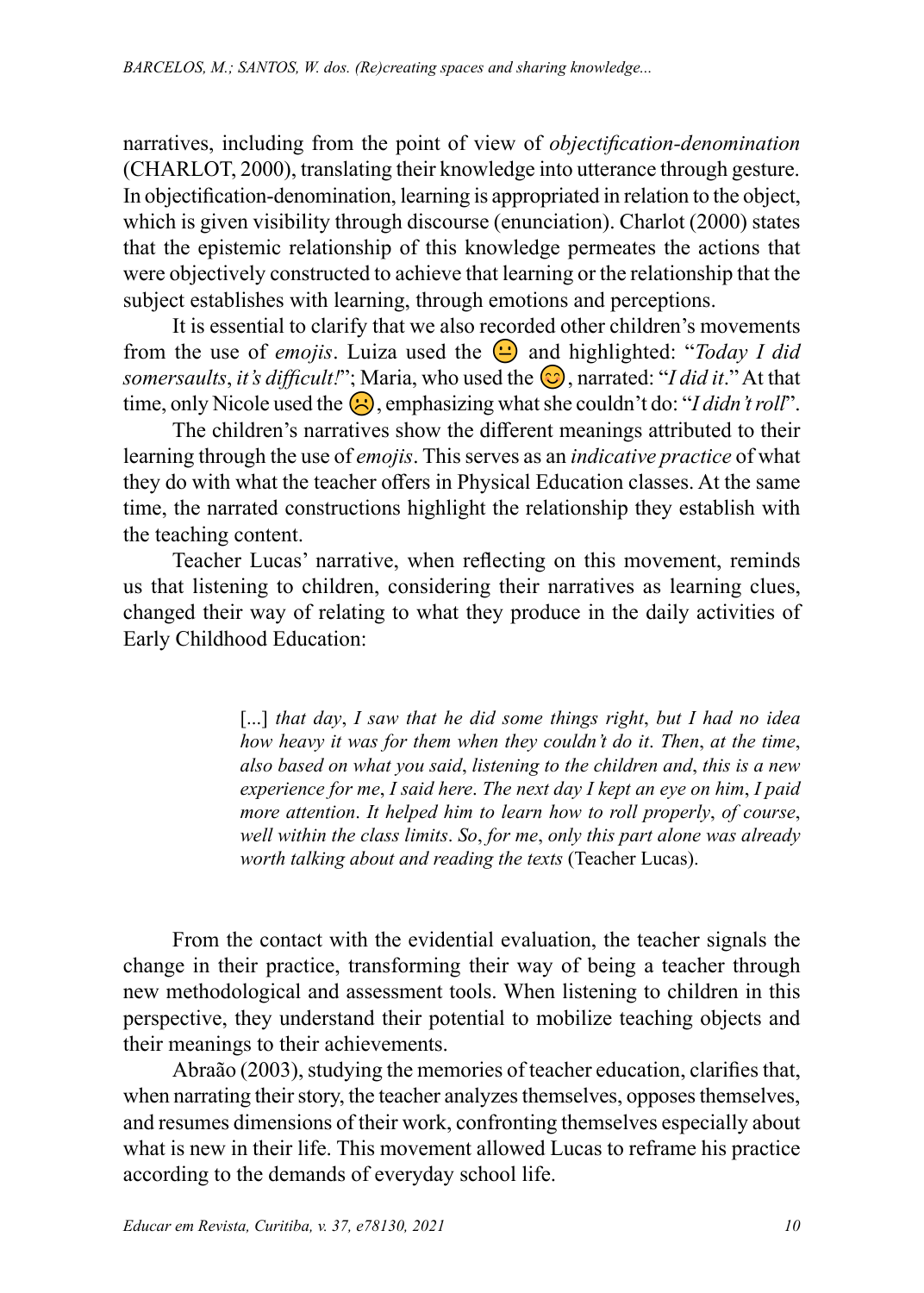For Abraão (2003), teachers announce their narratives seeking to build their *present* and *future* self in the articulation of their *past* self. When reviewing his practices, Professor Lucas self-evaluated his actions in the past, understanding the changes in the present and signaling a new way of practicing Physical Education in Early Childhood Education, enhancing what he had already been building with children.

The work with *evidential evaluation*, from the perspective of what *one does* with what *one learns* (SANTOS, 2005; VIEIRA, 2018), evidences the child to produce their value judgment about what they have learned, allowing them and the teacher to identify their advances and consciously make adjustments in the formative paths. The use of *emojis* enabled this movement as a diagnostic evaluative practice, which opened a communication channel between teacher and children, enhancing the production of narratives about learning.

At the same time, this double movement (hetero-assessment and selfassessment) favors, in its dialogic process, the formation of children towards self-regulation of their learning. We support the investigation of teaching strategies to broaden the understanding of what happens in everyday school life. Such reflection on the teaching-learning processes enhances, for example, the recognition of *emojis* as a pedagogical and evaluative action. In this way, considering the child as a producer of culture and knowledge, the protagonist of their formation, allows teachers to investigate (ESTEBAN, 2001), expanding their interpretive base and looking for clues and signs.

## **Drawing as an evaluative practice of Physical Education in Early Childhood Education**

In developing the theorization of *evidential evaluation*, we noticed a concern in presenting concrete evaluative practices produced in everyday school life. Among them, we highlight the use of drawing (SANTOS *et al*., 2014, 2016, 2019a, 2019b; LANO, 2019; VIEIRA, 2018; VIEIRA; FERREIRA NETO; SANTOS, 2020). The use of drawing by the indicative evaluation signals a way for children to represent their bodily experiences through another language (VIEIRA; FERREIRA NETO; SANTOS, 2020).

But how will this movement be in Early Childhood Education? By sharing time and spaces of Early Childhood Education with teacher Lucas, we proposed rescheduling the classes (Table 1) and destined Fridays to produce records on the week's experiences.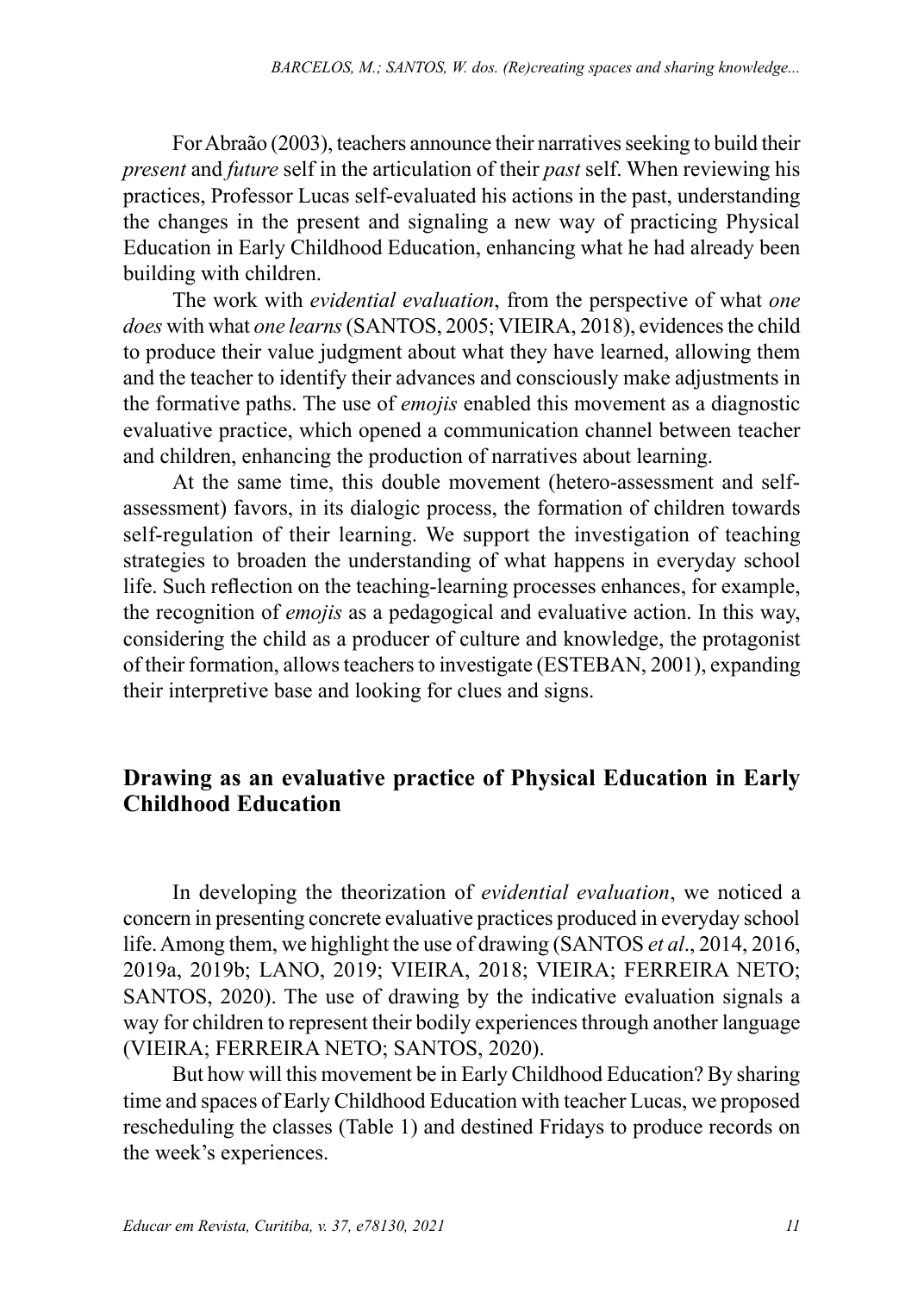In addition, acknowledging drawing as an *evidential evaluative* practice provides another form of analysis relating to the children's experiences (JOSSO, 2002). Moreover, the specificity of childhood and how they interact and appropriate the teaching objects and their meanings inevitably cross the experiences.

The first imagery narratives showed little evidence of what was going on in the daily complexity of Physical Education classes; however, as the work evolved, the records presented other systematizations that gave *clues* to the *appropriations*. Figure 3 shows two drawings produced by the children, which provide clues as to how this evaluation practice was advanced and gained meaning as the children appropriated and transformed the experiences.

The drawings presented were produced in different weeks: Carlos's, in the week of the presentation of *emojis*, and Maria's, recalling a visit to the gym court of a private university located in the same city. The children made them as the final *parkour* assignment.

#### FIGURE 3 – IMAGE NARRATIVES PRODUCED BY CARLOS AND MARIA



SOURCE: Teacher Lucas

In the indicative evaluation, the teacher takes an investigative perspective, analyzing what *is* and *is not* said about the children's productions. In this case, the drawings possibly delivered information to explore the gaps about the meaning production of the experiences.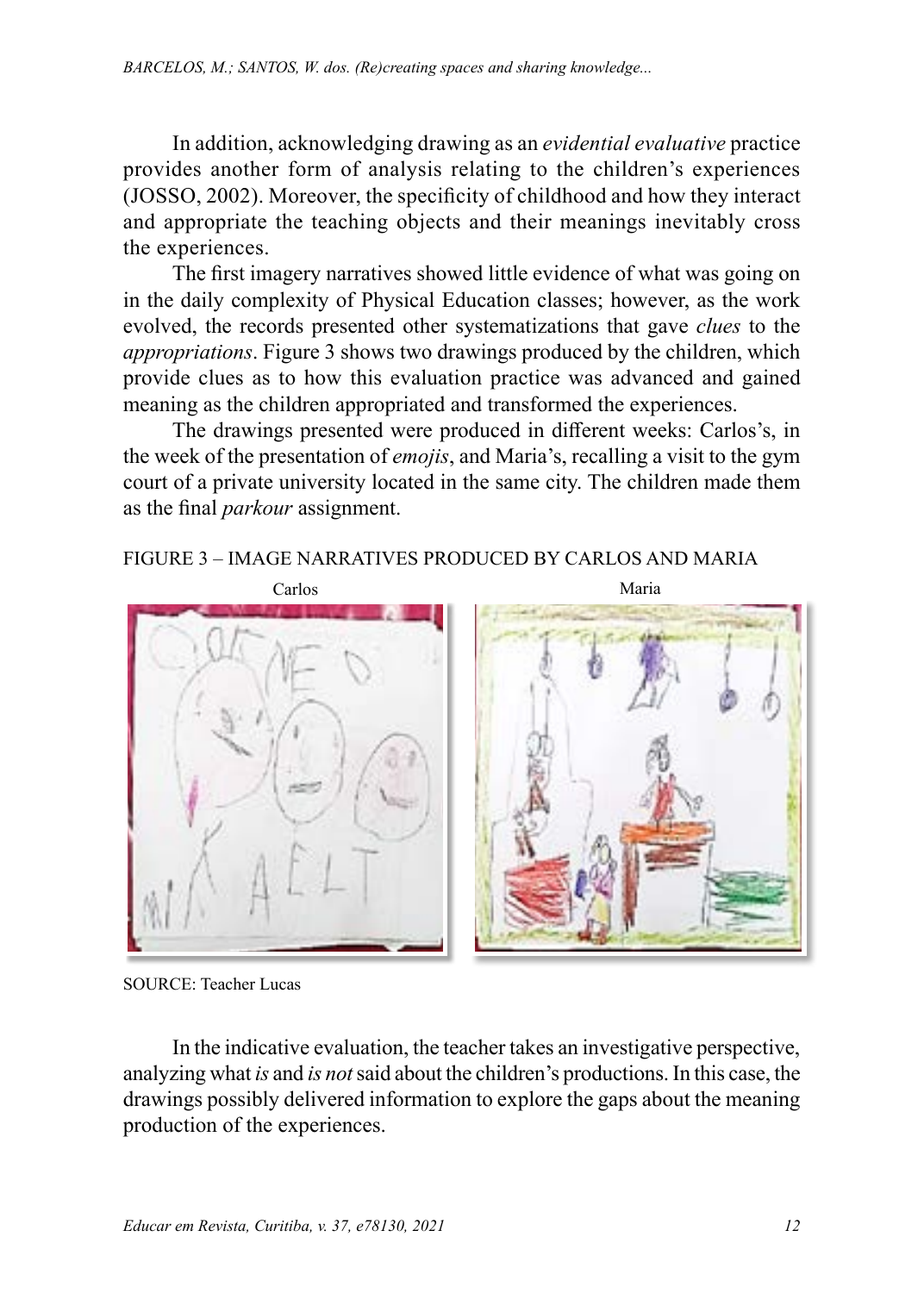The relationship established by children with *emojis* was the subject of the first drawings. The authors' narrative gives evidence of what marked their experience with the production of emojis: "*I did it*, *I liked it because I cut it*" (Carlos).

By building his *emoji*, Carlos gave visibility to his protagonism, highlighting the challenge he took on, which became a learning experience, marking that specific moment and creating a memory of his formative trajectory. This movement also indicates the very uniqueness of the path, providing subsidies for understanding the importance of the procedure in Early Childhood Education.

Oliveira-Formosinho (2007) highlights that, in pedagogical work, one often neglects the perception of children as culture producers, impacting the way they understand the teaching and learning processes and their participation in them.

In this way, Maria's imagery narrative *reveals* the meanings she attributes to the learnings during her visit to a private university<sup>7</sup>. In the field diary, we recorded her dialogue with the teacher:

> **Lucas**: *What did you do here*? [points to drawing]. **Maria**: *The visit to the gym*. **Lucas**: *This is what?* [points to rings]. **Maria**: *It's where you hang and do it like this* [makes a gesture similar to a twirl with her hand]. **Lucas**: *Did you do it?* **Mary**: *Yes*. **Lucas**: *Did you like it?* **Maria**: *A lot*. **Lucas**: *And this*, *what is it?* [points to the green part]. **Maria**: *This is where we make a flip*. *I made a flip! Did you see it?*

The narrative reveals not only the record of learning through drawings. By analyzing Maria's picture and considering the investigative path of the teacher, Maria highlights her learnings and *what she did with them*, including making hand gestures in the representation, creating an embodied *appropriation* that materialized in an utterance.

7 After the end of activities with *parkour*, Lucas started the work with gymnastics movements (rolling, handstand with three supports and cartwheels). This action aimed at the progression of previous *parkour* practices. This started on October 30th and ended on December 1st, 2017.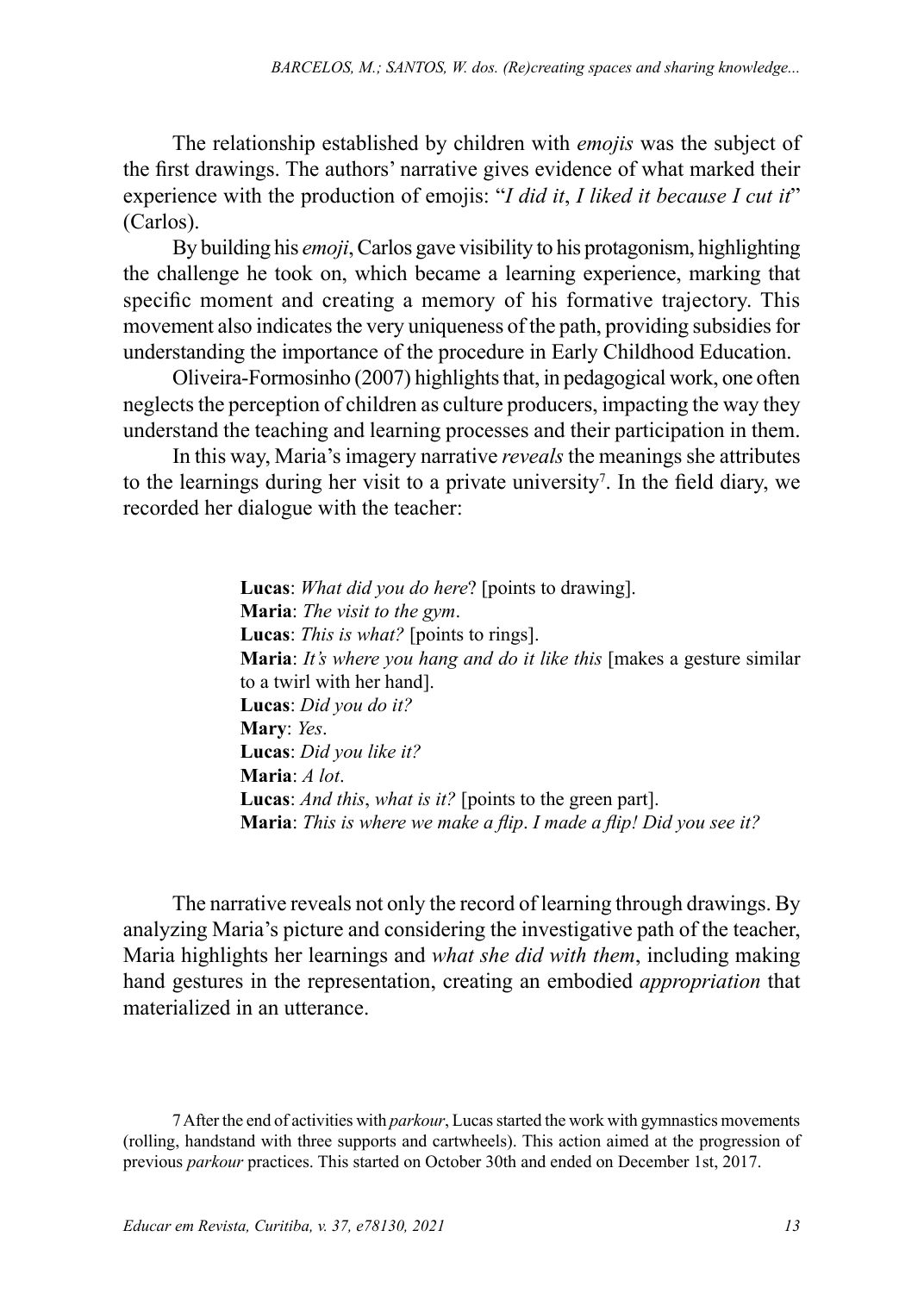Reading the *clues* and *traces* in the evidence assessment allows the teacher to understand what the children have learned and what is under construction in the formative path. This process supports the classes' ways of production to enhance children's educational path from the specificity of Physical Education.

It is crucial to emphasize that we are not defending a specific sport modality for young children. We are otherwise signaling how they appropriate experiences and create memories of learning, evidenced by evaluation practices favoring the production of narratives. The teacher himself recognized this movement:

> "[...] *that day*, *the assistants were doing flips with the children*, *but now I realized that they went there and something from process stuck with them*. *If it hadn't*, *they wouldn't even be repeating the word 'flip*.*' They would have used another reference*" (Teacher Lucas).

Esteban (2001) emphasizes that evaluation is a constant action of *investigating* oneself. Thus, when questioning himself, teacher Lucas reflects on the clues he created, aiming at the production of meanings through the analysis of the drawings by their authors, the children, recognizing the learning process, and acquiring subsidies to enhance his planning.

It is essential to consider what Coêlho and Souza (2020) reiterate about narratives in Early Childhood Education. The authors argue that narratives are relevant in the formative path since it is possible to reinvent oneself and assign meaning to shared experiences in educational contexts.

An *investigative practice* (ESTEBAN, 2001) from the *evidentiary logic* (SANTOS, 2005; VIEIRA, 2018) allows the rescue of memories through drawings and narratives revealing the individual formative path and providing subsidies for constant change. In this direction, documentary production in Early Childhood Education must be open and consider the complexity of the network of meanings that children produce in their narratives.

### **The portfolio as an evaluative practice**

Villas Boas (2010) highlights that, in the portfolio production, a careful selection of the materials that make up the document is necessary to recognize the trajectory of the work produced by the teacher and the children and, consequently, their evaluation.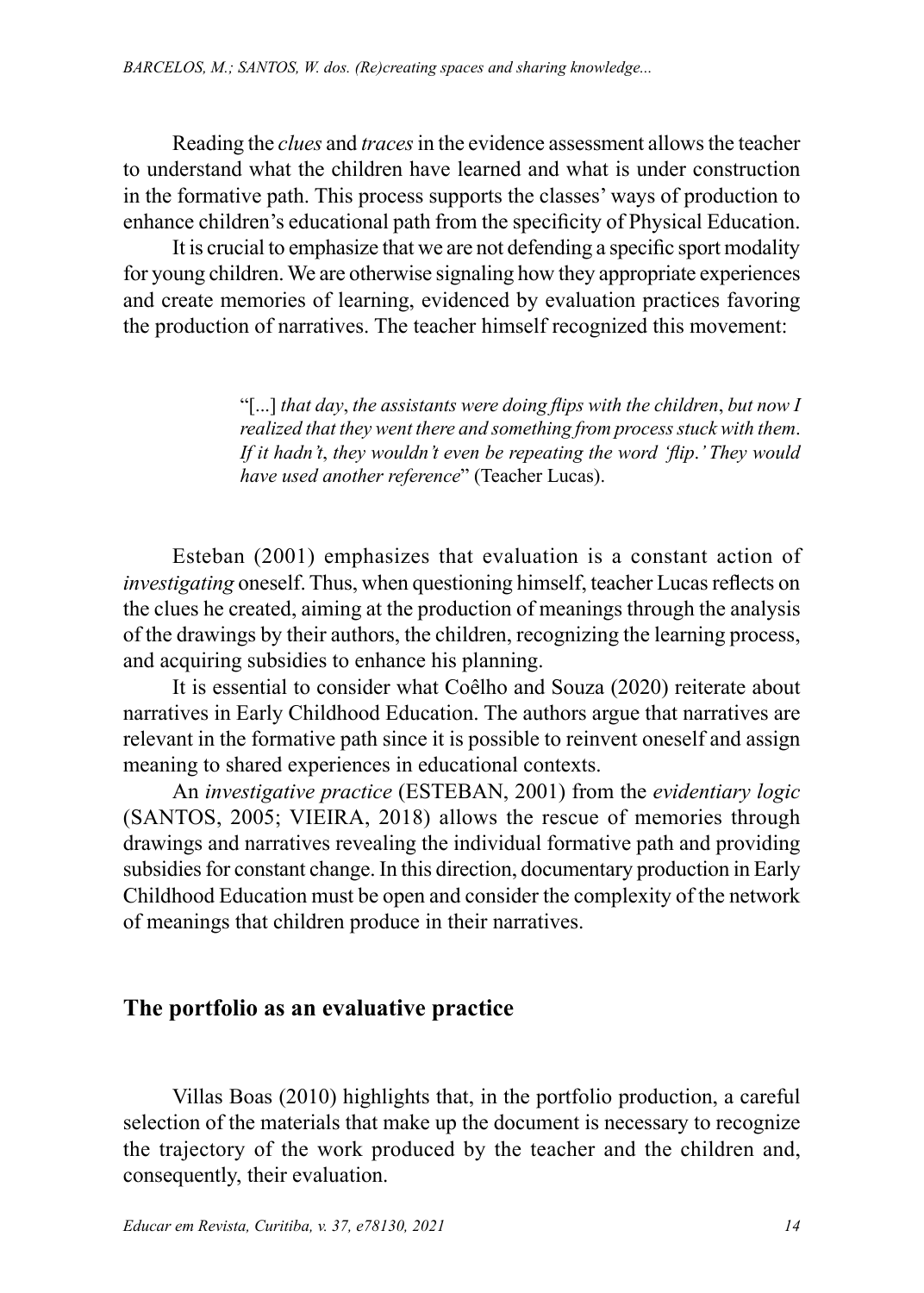The portfolio's organization consisted of recording the activities developed during the training actions, allowing for an assessment of the entire process at the end. In this case, considering the purposes of the evaluation (CASTILLO ARREDONDO; CABRERIZO, 2012), the portfolio gained formative and summative contours.

In this way, the inventive character of the *evidential evaluation* allowed us to signify the portfolio so that it could be "read" by all those who participate in the daily school of Early Childhood Education. It became an assessment tool of the whole learning carried out in the educational process. Thus, we inventoried (SANTOS, 2005; SANTOS *et al*., 2014, 2016, 2019a, 2019b; VIEIRA, 2018) different ways of producing the portfolio, assuming it as a formative assessment tool in the construction process, and summative in the registration and communication of the learning for practitioners of daily school life.

The portfolio<sup>8</sup> consisted of recording formative memories collaboratively between the teacher and the children in a self-evaluative movement that allowed for *reflection-investigation*. The following narratives highlight how the selfassessment process went through the assembling of the portfolio.

Thus, the document built collaboratively between the teacher and the children had the following logic: introduction<sup>9</sup>, lesson plan<sup>10</sup>, imagery records<sup>11</sup>, and text connecting the actions<sup>12</sup>.

> **Carlos**: *Teacher*, *that day was good* [points to the class where the children drew *emojis* on the board].

> **Lucas**: *Yeah*, *I liked it too*. *What did you learn that day?* **Carlos**: *I learned how to make emojis and learned how to talk using emojis*. **Children**: *Me too* [other children shouted together]. **Carlos**: *I learned how to draw emojis*. *I didn't know how to draw emojis before*. **Lucas**: *Come on*, *but did you only learn emojis?*

**Children**: *No!* [impossible to identify the voices].

**Carlos**: *I liked* "*Simon says*" *and the gym room*.

8 The portfolio produced by Lucas and the children was exhibited on the last day of school in the 2017 school year (December 15, 2017).

9 An informative text for family members, explaining the portfolio's rationale in relation to its organization.

10 The drawings materialized the lesson plan

11 After the lesson plans, the children selected and presented photos and drawings as "highlights", The remaining work was filed on the back as the portfolio's "cover".

12 Between each lesson plan, there was a text that told the "story" of the children's formative path. The text was the result of a partnership between Lucas and the children.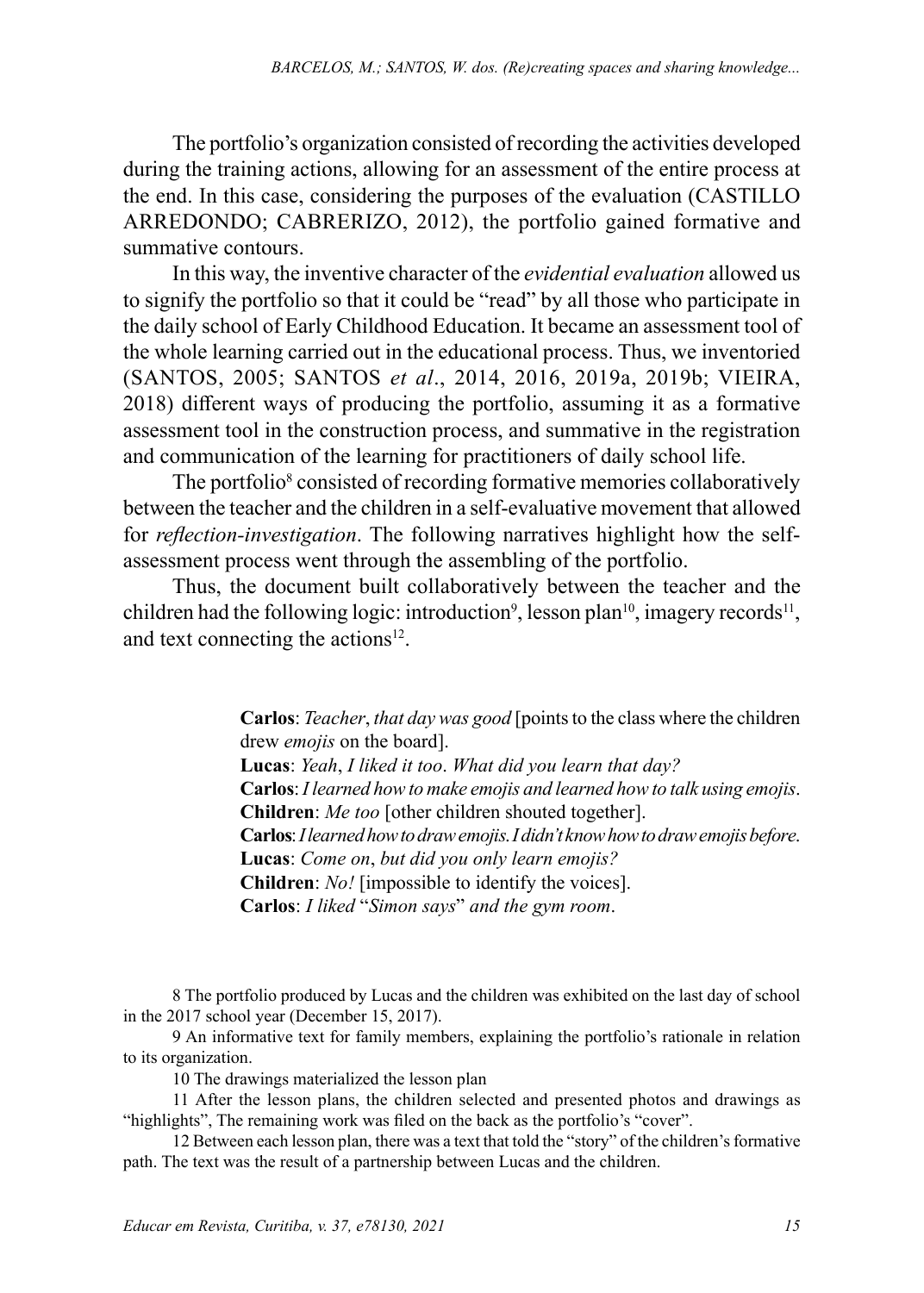**Lucas**: *What did you learn in the gym and playing* "*Simon says*"*?* **Carlos**: *I learned how to do the somersaults*. **Luiza**: *Me too*, *and also the hanging one* (rings). **Augusto**: *I followed Simon*. *He did it like this* [uses the pen to indicate a jump].

The memory of the formative path indicated the learning that took place in that school year, enabling children to self-evaluate their process and highlight their achievements. The portfolio as a methodological decision allowed recording the actions and gave visibility to the children's protagonism and the productive consumptions carried out during the Physical Education classes.

The complexity of narratives paved the way to the moments of *reflectioninvestigation*.These, in turn, indicated the learning of popular games (Simon says), drawings ("I learned to draw *emojis*"), specific movements (somersault, jumping, and rings), and a different way of communicating narratives through *emojis*.

Santos *et al*. (2019a, p. 7, our translation) emphasize that it is crucial to assume the narratives as evaluative sources "[...] especially due to the students' training capacity in the projection of practices and in the re-reading of their learning". This way of announcing what happened contributed to the understanding of the complexity of children's learning.

Through the self-assessment process, other actions emerged, such as the production of the portfolio cover, in which the children replaced their faces with *emojis*. Each child chose the face that best represented them throughout the school year.

The teacher's narrative about the inventive process of the portfolio signaled the challenges faced:

> *How to make a portfolio that both children and guardians can understand? I'm explaining to the children*, *but what about them* (family members)? *It's very different from what they've seen here at Umei! I have to think about how to do this* (Teacher Lucas).

At that moment, based on the *evidential evaluation* and the individual project, we registered a way to communicate the lesson plans.

To this end, we built "subtitles" so that children could identify the symbols and present them to their families. In this way, they could explain how the class was and what they learned, connecting the lesson plans, photos, and drawings.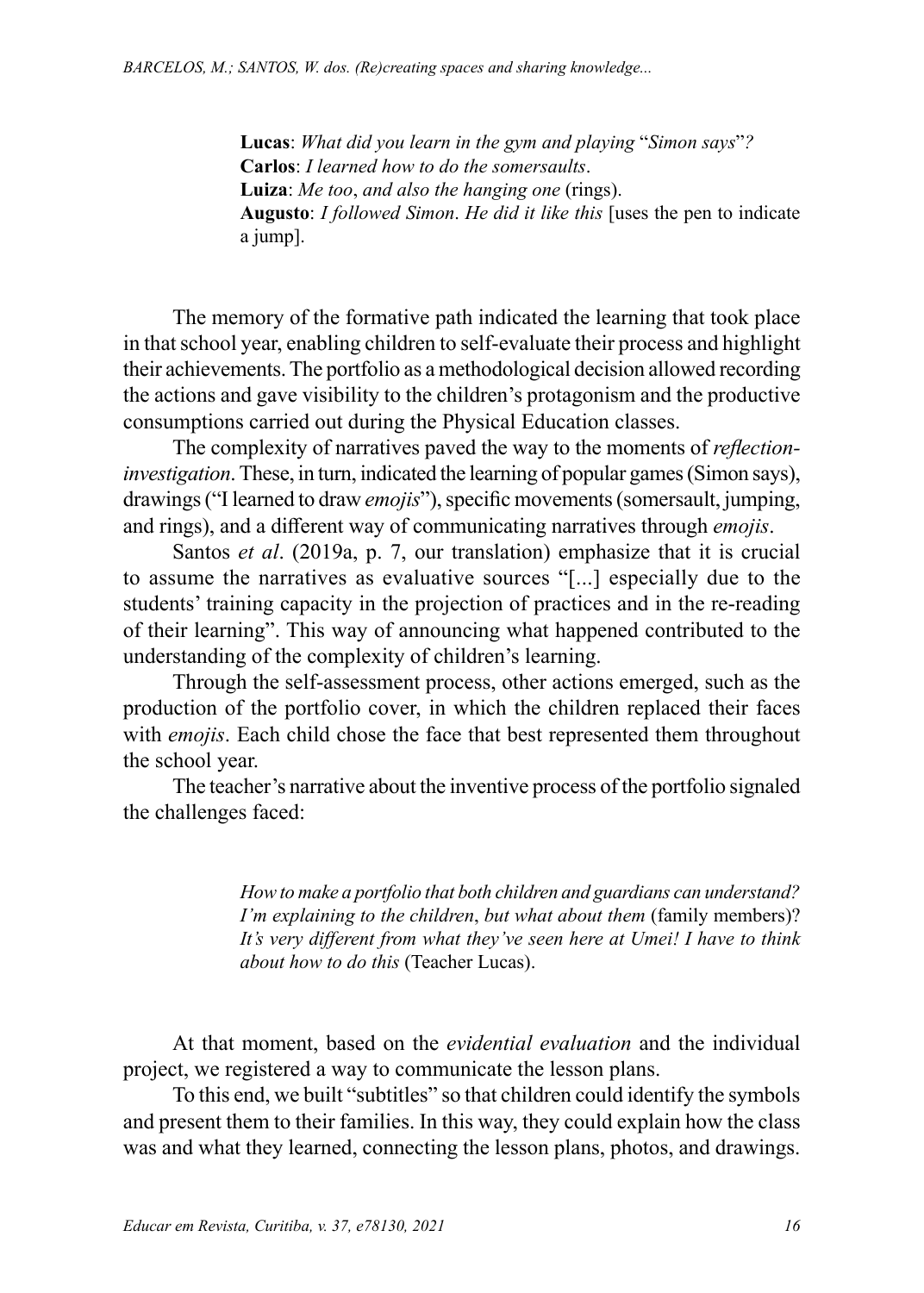This movement allowed family members to understand the intentions of the formative project based on the narratives of their sons and daughters. Hence, the children were protagonists both in the portfolio production and exhibition, transforming the memories of their learning into statements.

It is also essential to highlight the pictures that the children selected to make up the portfolio. Next, we present seven photos chosen by the children in a *dialogic* and *reflective* action to compose the portfolio.

Santos (2005) emphasizes that evidential evaluation is a shared and participatory action, placing children as protagonists in their learning. Thus, when mediating the relationship established by the children with the knowledge produced, the teacher seeks to problematize the challenges faced in the educational process.

The selection of photos represented the challenging evolution of that school year and revealed how the children recognized their process of memory production of the formative path.

The selected pictures indicate that embodied practices are a specificity of Physical Education, reinforcing the need to reflect on such practices in Early Childhood Education.

It is in intertwining these different ways of knowing that the child evidences their learning and builds memories of their formative path process. Our work brought forth the singularities of learning in Physical Education, which uses different languages to enhance the formative process. Therefore, there is a stark need for an evaluative framework that permits looking beyond what children do with their learning.

# **Final remarks**

This article aimed to present possibilities of practices based on the concept of *evidential evaluation* in the daily life of a preschool class at Umei, based on the actions and processes the Physical Education teacher and the children built together.

Aligned with the theoretical foundation, we demonstrated how the *evidential evaluation*, assumed as a perspective of pedagogical work, allowed the production of actions that became evaluative practices and the reflection about the involved actors' own interventions. Moreover, regarding the children as protagonists gives new meaning to understanding assessment processes as a whole.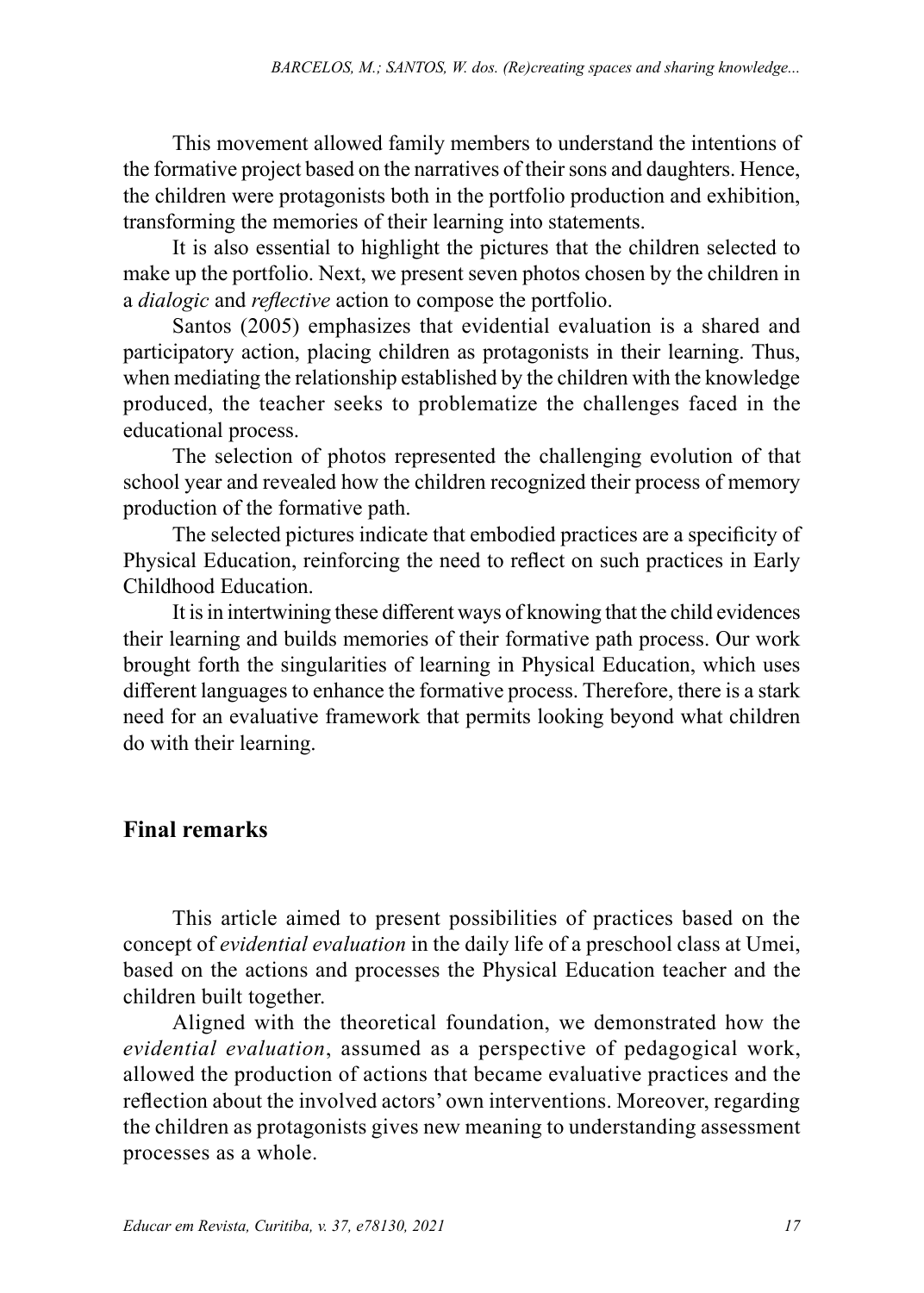Along these lines, we produced evaluation practices taking playfulness as a background: *emojis* and drawings. Both tools articulated to the children's narratives, fostering a movement of investigation of learning and production of the memory of the formative path.

This memory, associated with the inventive character of the *evidential evaluation*, enabled the teacher and the children to produce a portfolio, enhancing their role in the learning process and the possibility of sharing it with their families.

In this way, we signal the potential of using *evidential evaluation* in Early Childhood Education, expanding the meanings produced by children in their formative experiences, allowing them to identify and evidence *what they do with what they learn* (SANTOS, 2005; VIEIRA, 2018).

As a perspective for future research with the evidential evaluation in Early Childhood Education, we indicate its experimentation in the daycare centers, especially with children who narrate their formative experiences through other language modes.

# **REFERENCES**

ABRAHÃO, Maria Helena Menna Barreto. Memória, narrativas e pesquisa autobiográfica. *Histórias da educação*, Pelotas, n. 14, p. 79-95, set. 2003.

ALVES, Nilda. Cultura e cotidiano escolar. *Revista Brasileira de Educação*, Rio de Janeiro, n. 23, p. 63-74, maio/ago. 2003. Available at: [https://doi.org/10.1590/S1413-](https://doi.org/10.1590/S1413-24782003000200005) [24782003000200005](https://doi.org/10.1590/S1413-24782003000200005). Accessed on: Oct. 17, 2021.

ALVES, Fábio Tomaz. *O processo de avaliação das crianças no contexto da educação infantil*. 2011. 348 f. Dissertação (Mestrado em Educação) – Programa de Pós-Graduação em Educação, Universidade Federal de Santa Catarina, Florianópolis, 2011.

BARBIER, René. *A pesquisa-ação*. Brasília: Plano, 2002.

BARROS, Flávia Cristina Oliveira Murbach de. *Cadê o brincar?*: da educação infantil para o ensino fundamental. São Paulo: Editora Unesp, 2009.

CASTILLO ARREDONDO, Santiago; CABRERIZO, Jesús Diago. *Evaluación educativa de aprendizajes y competencias*. Madrid: Editorial Pearson, 2012.

CASANOVA, María Antonia. *Manual de la evaluación educativa*. Madrid: Editorial la Muralla, 1997.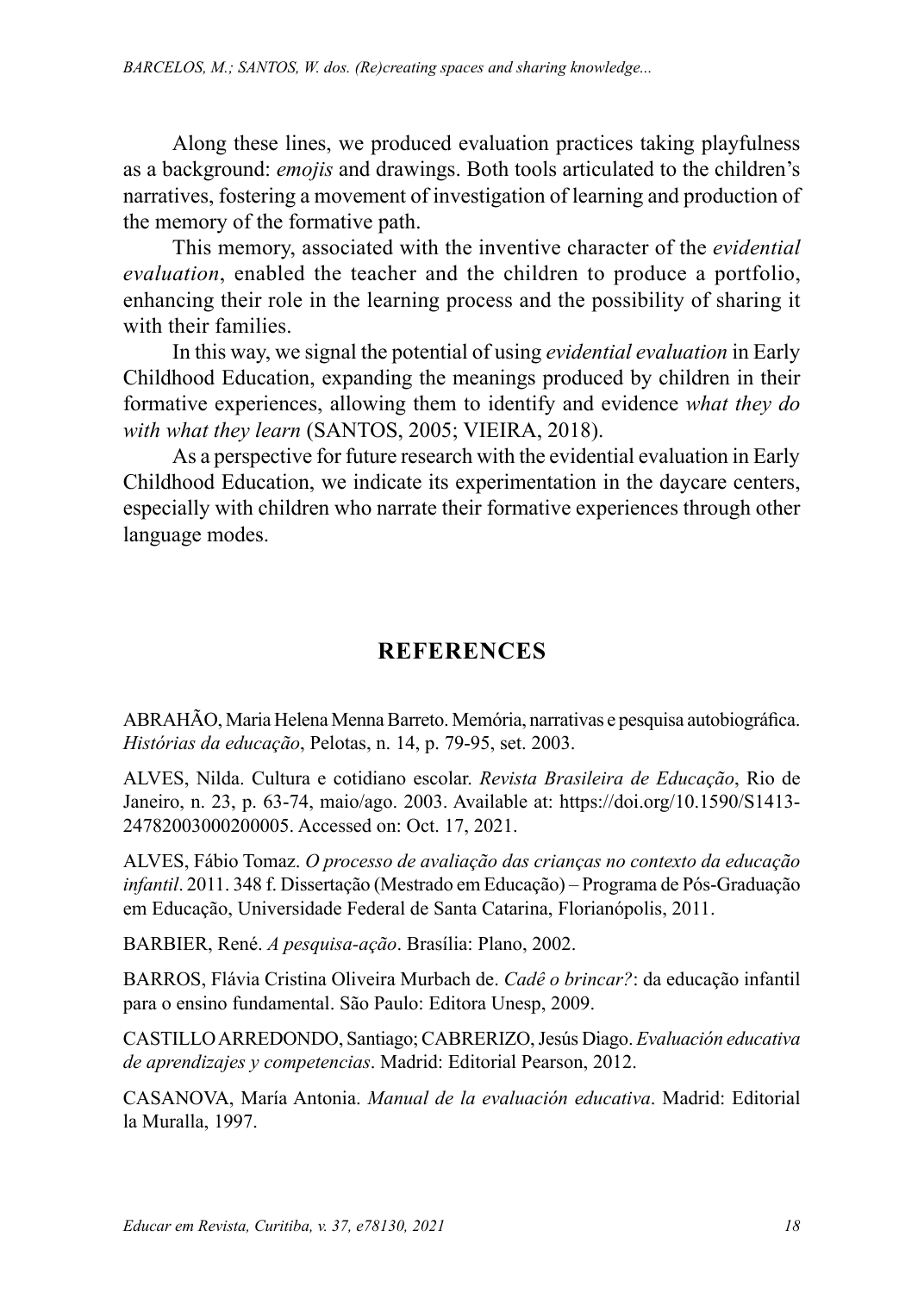CERTEAU, Michel. *A invenção do cotidiano*: artes de fazer. 8. ed. Petrópolis: Vozes, 1994.

 CHARLOT, Bernard. *Da relação com o saber*: elementos para uma teoria. Porto Alegre: Artes Médicas, 2000.

COÊLHO, Patrícia Souza Julia; SOUZA, Elizeu Clementino. Narrativas e aprendizagens experienciais de crianças de uma escola de educação infantil rural. *Revista @mbienteeducação*, São Paulo, v. 12, n. 2, p. 222-240, maio/ago. 2019. Available at: <https://doi.org/10.26843/ae19828632v12n22019p222a240>. Accessed on: Oct. 16, 2021.

CORSARO, William. *Sociologia da infância*. 2. ed. Porto Alegre: Artmed, 2011.

DIAS, Edilamar Borges; CAMPOS, Rosânia. Sob o olhar das crianças: o processo de transição escolar da educação infantil para o ensino fundamental na contemporaneidade. *Revista Brasileira de Estudos Pedagogicos*, Brasília, v. 96, n. 244, p. 635-649, 2015. Available at: [https://doi.org/10.1590/S2176-6681/346813580.](https://doi.org/10.1590/S2176-6681/346813580) Accessed on: Oct. 16, 2021.

ESTEBAN, Maria Teresa. *O que sabe quem erra?*: reflexões sobre a avaliação e fracasso escolar. Rio de Janeiro: DP&A, 2001.

FREIRE, Paulo. *Pedagogia da autonomia*. São Paulo: Paz e Terra, 2001.

GINZBURG, Carlo. *Mitos*, *emblemas*, *sinais*: morfologia e história. São Paulo: Companhia das Letras, 1989.

GLAP, Graciele; BRANDELISE, Mary Ângela Teixeira; ROSSO, Ademir José. Análise da produção acadêmica sobre a avaliação na/da educação infantil do período 2000-2012. *Praxis Educativa*, Ponta Grossa, v. 9, n. 1. p. 43-67, jan./jun. 2014. Available at: [https://](https://doi.org/10.5212/PraxEduc.v.9i1.0003) [doi.org/10.5212/PraxEduc.v.9i1.0003.](https://doi.org/10.5212/PraxEduc.v.9i1.0003) Accessed on: Oct. 17, 2021.

JOSSO, Marie-Christine. *Experiências de vida e formação*. São Paulo: Cortez, 2002.

LANO, Marciel Barcelos. *Usos da avaliação indiciária na educação física com a educação infantil*. 2019. 148 f. Tese (Doutorado em Educação Física) – Universidade Federal do Espírito Santo, Vitória, 2019.

LÓPEZ-PASTOR, Victor Manuel *et al*. Alternative assessment in physical education: a review of international literature. *Sport*, *Education and Society*, [*S*. *l*.], v. 18, n. 1, p. 57-76, 2013. Available at: [https://doi.org/10.1080/13573322.2012.713860.](https://doi.org/10.1080/13573322.2012.713860) Accessed on: Oct. 17, 2021.

MOTTA, Flavia Miller Naethe. *De crianças a alunos*: a transição da educação infantil para o ensino fundamental. São Paulo: Cortez, 2013.

NUNES, Maria Fernanda Rezende; CORSINO, Patrícia. Leitura e escrita na educação infantil: contextos e práticas em diálogo. *Cadernos de Pesquisa*, São Paulo, v. 49, n. 134, p. 100-126, out./dez. 2019. Available at: [http://publicacoes.fcc.org.br/index.php/](http://publicacoes.fcc.org.br/index.php/cp/article/view/6109) [cp/article/view/6109.](http://publicacoes.fcc.org.br/index.php/cp/article/view/6109) Accessed on: Oct. 16, 2021.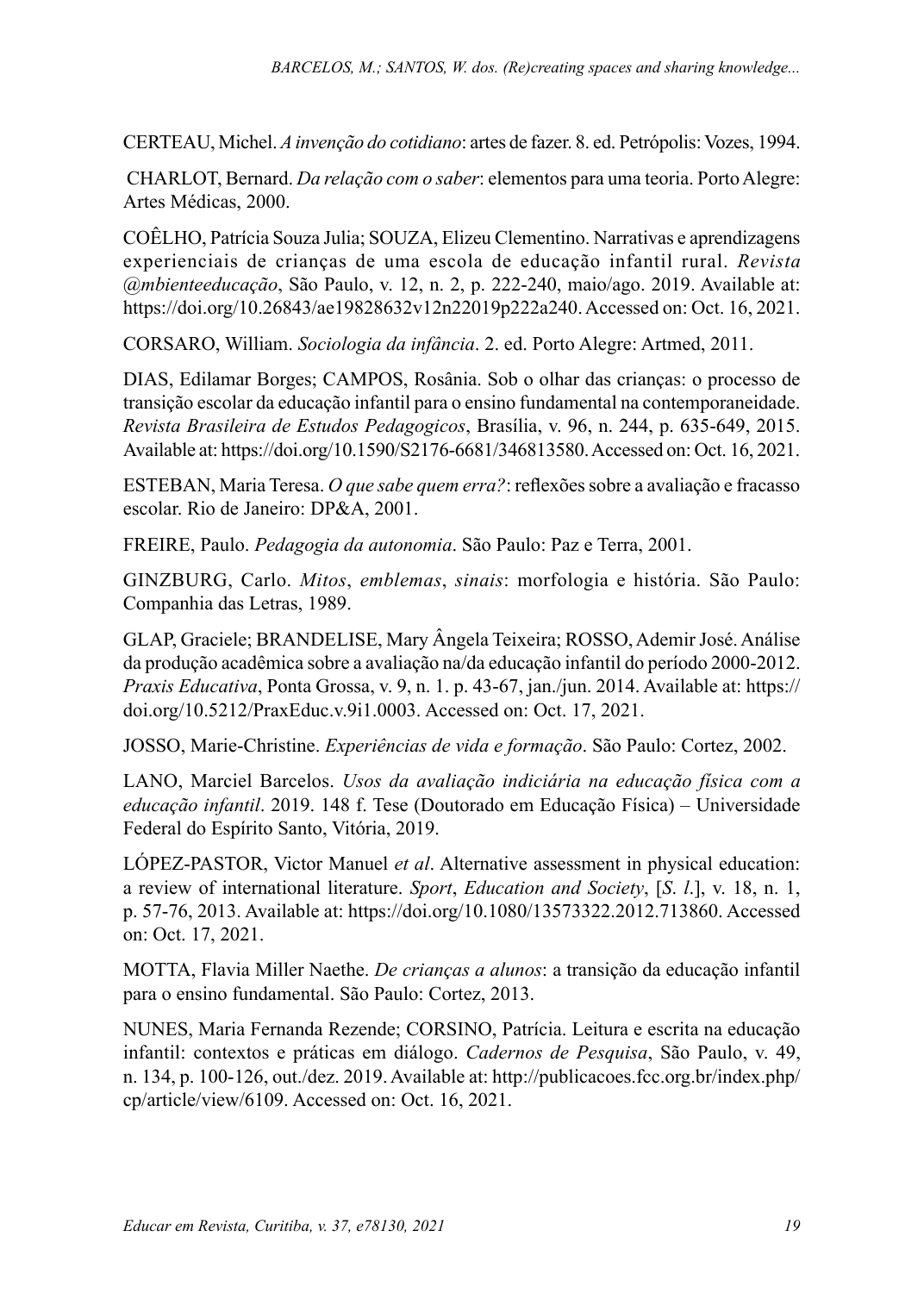OLIVEIRA-FORMOSINHO, Julia. Pedagogia(s) da infância: reconstruindo uma praxis da participação. *In*: OLIVEIRA-FORMOSINHO, Julia; KISHIMOTO, Tizuko Morchida; PINAZZA, Monica Appezzato (org.). *Pedagogia(s) da infância*: dialogando com o passado construindo o futuro. Porto Alegre: Artmed, 2007. p. 13-36.

PAIVA, Vera Lúcia Menezes de Oliveira. A linguagem dos emojis. *Trabalhos em Linguística Aplicada*, Campinas, v. 55, n. 2, p. 379-399, maio/ago. 2016.

SANTOS, Wagner. *Currículo e avaliação na educação física*: do mergulho à intervenção. Vitória: Proteoria, 2005.

SANTOS, Wagner dos. Currículo e avaliação na educação física: práticas e saberes. *In*: SCHNEIDER, Omar *et al*. (org.). *Educação física, esporte e sociedade*: temas emergentes. Aracajú: Editora da UFS, 2008. v. 2, p. 87-106.

SANTOS, Wagner *et al*. Avaliação na educação física escolar: construindo possibilidades para a atuação profissional. *Educação em Revista*, Belo Horizonte, v. 30, n. 4, p. 153-179, out./dez. 2014. Available at: <https://doi.org/10.1590/S0102-46982014000400008>. Accessed on: Oct. 17, 2021.

SANTOS, Wagner *et al*. Evaluation of school physical education: recognizing it as a specific curriculum component. *Movimento*, Porto Alegre, v. 21, n. 1, p. 205-217, 2015.

SANTOS, Wagner *et al*. A relação dos alunos com os saberes nas aulas de educação física. *Journal of Physical Education*, Maringá, v. 27, p. 27-37, 2016. Available at: https://doi. org/10.4025/jphyseduc.v27i1.2737. Accessed on: Oct. 17, 2021.

SANTOS, Wagner *et al*. Avaliação em educação física escolar: trajetória da produção acadêmica em periódicos (1932-2014). *Movimento*, Porto Alegre, v. 24, n. 1, p. 9-22, jan./mar. 2018. Available at: [https://doi.org/10.22456/1982-8918.63067.](https://doi.org/10.22456/1982-8918.63067) Accessed on: Oct. 17, 2021.

SANTOS, Wagner *et al*. Avaliação na educação física escolar: analisando as experiências das crianças em três anos de escolarização. *Movimento*, Porto Alegre, v. 25, p. 1-17, 2019a. Available at: https://doi.org/10.22456/1982-8918.76974. Accessed on: Oct. 16, 2021.

SANTOS, Wagner *et al*. Formação de professores em educação física e avaliação: saberes teóricos/práticos. *Revista Contemporânea de Educação*, Rio de Janeiro, v. 14, p. 287-308, 2019b. Available at: [https://doi.org/10.20500/rce.v14i29.19243.](https://doi.org/10.20500/rce.v14i29.19243) Accessed on: Oct. 16, 2021.

VIEIRA, Aline Oliveira. *Por uma teorização da avaliação em educação física*: práticas de leituras por narrativas imagéticas. 2018. 366 f. Tese (Doutorado em Educação Física) – Programa de Pós-Graduação em Educação Física, Centro de Educação Física e Desportos, Universidade Federal do Espírito Santo, Vitória, 2018.